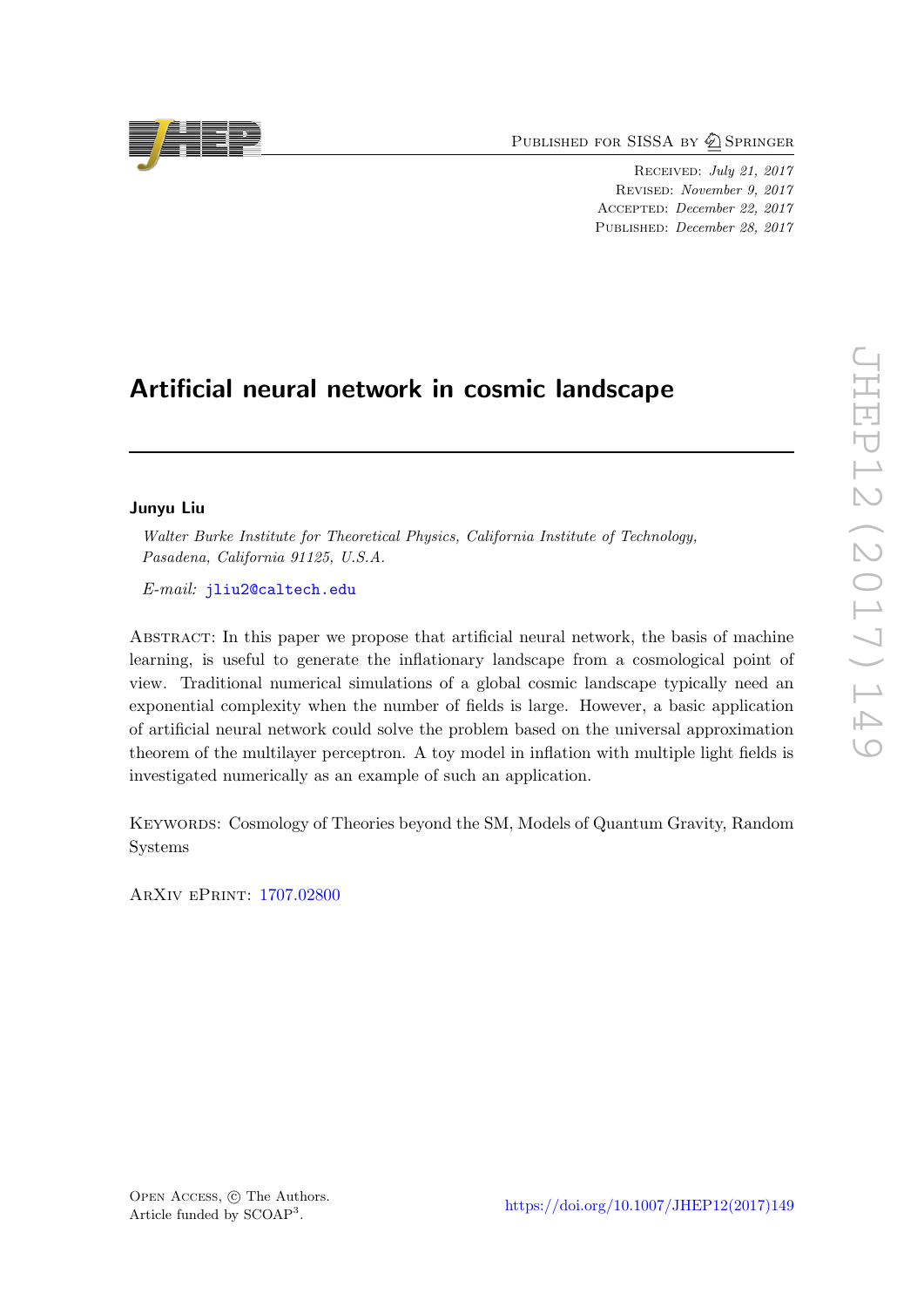## Contents

|  | 1 Introduction<br>2 Random function and artificial neural network |            |                                              |          |
|--|-------------------------------------------------------------------|------------|----------------------------------------------|----------|
|  |                                                                   |            |                                              | $\bf{2}$ |
|  | 3 Construction and application                                    |            |                                              | 6        |
|  |                                                                   |            | 3.1 Random function generation               | 6        |
|  | $3.2^{\circ}$                                                     | Properties |                                              | 8        |
|  |                                                                   |            | 3.2.1 Volume and symmetry in the field space | 8        |
|  |                                                                   |            | 3.2.2 Taylor statistics                      | 10       |
|  | Cosmological application<br>3.3                                   |            | 12                                           |          |
|  | 4 Conclusion and discussion                                       |            |                                              | 15       |

# <span id="page-1-0"></span>1 Introduction

Inflation is one of the most promising cosmological paradigms to describe the dynamics of spacetime and quantum fields in the very early universe  $[1-3]$  $[1-3]$ , although many details of inflationary dynamics are still mysterious and are not confirmed by theories and observations [\[4\]](#page-16-0). For instance, we are still curious that, if inflation is governed by scalar fields, what is the corresponding inflationary potential? Indicated by string theory,<sup>[1](#page-1-1)</sup> there should be a complicated vacuum structure and a tower of light scalar fields is predicted and might drive the dynamics of cosmic inflation. Theoretically, we might treat the inflationary potential

$$
V(\varphi_j) = V(\varphi_1, \varphi_2, \varphi_3, \cdots, \varphi_n) \tag{1.1}
$$

to be highly random [\[13–](#page-16-1)[18\]](#page-16-2) on the field space.

A directly way of studying physical properties of inflation governed by such a random potential is computer simulation (although some specific problems could also be answered with mathematics, for instance, studying statistics using Kac-Rice formula, see [\[19,](#page-16-3) [20\]](#page-16-4)). In order to realize this idea in a real computer and get some predictions, we typically need to use Monte-Carlo method to generate a random function up to some measures, and try to solve the dynamical equation of fields in inflation. The methods to investigate such a problem in the existing research can be classified in two types: global and local methods (see also in [\[21\]](#page-16-5)). The advantages and disadvantages are given as following.

The local type of methods is trying to generate the random function  $V(\varphi_i)$  around some specific inflationary trajectories  $\varphi_j(t)$ , namely, solving the differential equation at the

<span id="page-1-1"></span><sup>&</sup>lt;sup>1</sup>The study of the string theory vacua  $[5-12]$  $[5-12]$  shows that there might exist a cosmic landscape with large degrees of freedom during the very early universe.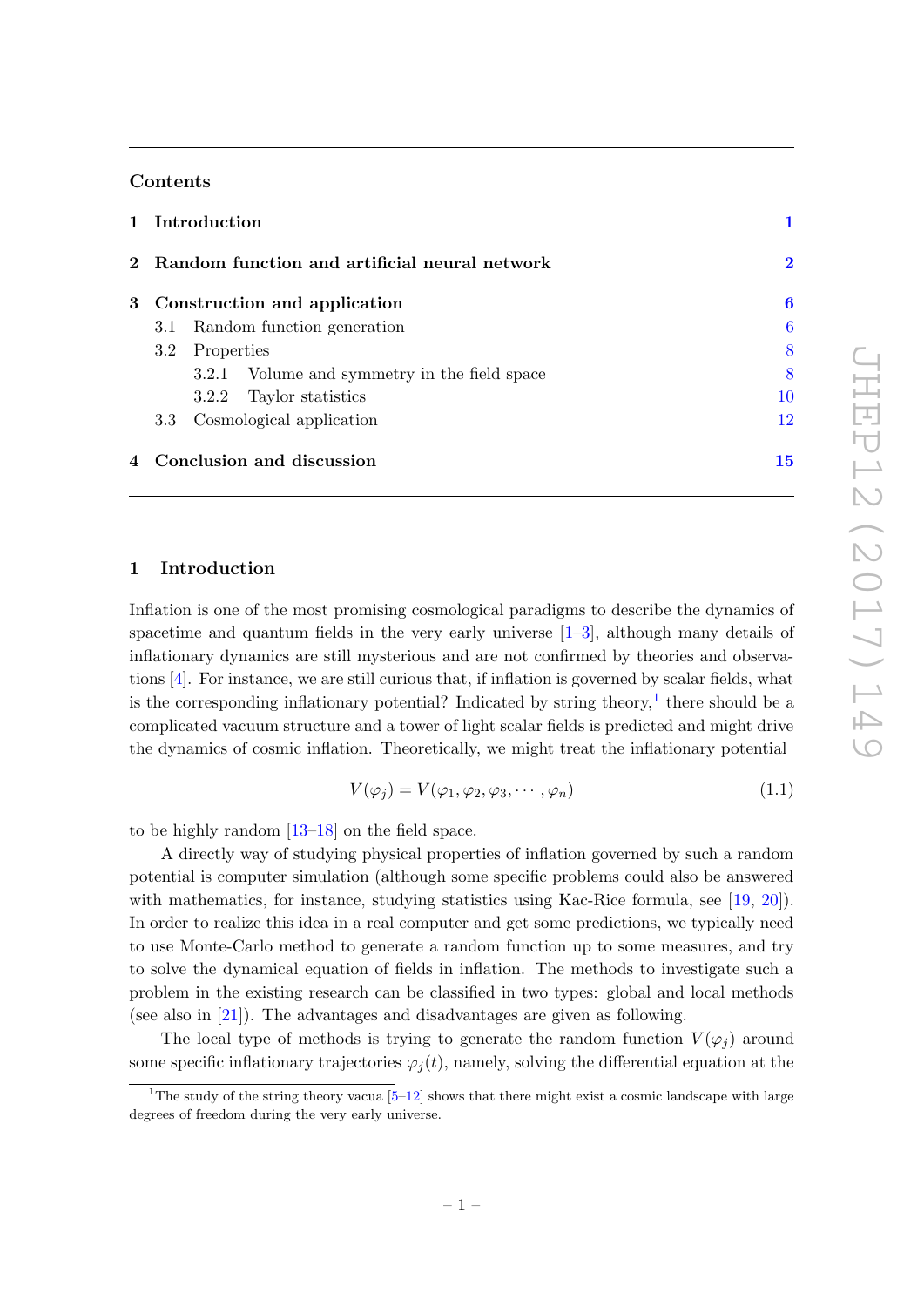same time when generating random functions (where their work typically established on random matrix theory or statistical physics, see [\[22\]](#page-16-8) for early contribution on using random matrix theory in cosmic landscape, and also [\[23,](#page-16-9) [24\]](#page-16-10) for locally constructing inflationary trajectories). In each time step, one can generate a random potential in a small neighbourhood for the corresponding point in the field space, and then use that potential to evolve the time towards the next step by treating the differential equations as difference equations, and then generate a new, consistent random potential at the second step and so on. Redo this algorithm for several times, one can obtain an inflationary trajectory. This type of methods is often very fast to generate a high-dimensional landscape with polynomial computational complexity, and capture most of physics related to inflationary trajectories. However, lacking of a global structure of the landscape may lead to an inconsistency for self-crossing trajectories without special treatment [\[25\]](#page-17-0), which might make it harder to study some specific phenomena in inflation, such as periodic, self-crossing trajectories and bifurcation.

The global type is trying to directly generate the whole random function  $V$  in a compact or non-compact region of field space. The related technologies include Fourier transformation [\[26,](#page-17-1) [27\]](#page-17-2) and interpolation [\[28\]](#page-17-3). This method has no inconsistency between different trajectories because the landscape is global, and it is safe to study special phenomena which need the consistency in the space of trajectories, like self-crossing. However, it is hard to discuss a high-dimensional landscape (which might be more realistic according to string theory vacua) because the computational complexity is exponential if we don't use further assumptions [\[21\]](#page-16-5).

In this paper we argue that, artificial neural network, the basic construction of machine learning in the computer science  $[29-32]$  $[29-32]$ , is naturally suitable for globally generating a landscape. Based on the celebrated universal approximation theorem [\[33,](#page-17-6) [34\]](#page-17-7), artificial neural network is a universal function simulator. Thus introducing the randomness in the parameters of artificial neural network will generate all possible random functions in the corresponding range. For a given construction of artificial neural network, the computational complexity is polynomial with field degrees of freedom, up to some controlled parameters labeling the randomness (or capacity) of the output. Then we will do some numerical investigations on the landscape generation, and try to evolve the inflationary trajectories based on the artificial-neural-network-generated landscape in an inflationary model.

This paper will be organized as following. In section [2,](#page-2-0) after a discussion on computational complexity of traditional algorithms, we will discuss artificial neural network and its application on the landscape. In section [3,](#page-6-0) we will present some numerical tests of landscape constructed by artificial neural network, and possible applications for evolving inflationary trajectories. In section [4,](#page-15-0) we will arrive at a conclusion and some outlooks on the future directions.

## <span id="page-2-0"></span>2 Random function and artificial neural network

In order to globally construct a random function, the most direct method might be interpolation. The algorithm can be simply described as following (for simplicity we assume the dimension  $n = 1$ ). Consider smooth functions on the interval  $I = [a, b]$ . First, we split the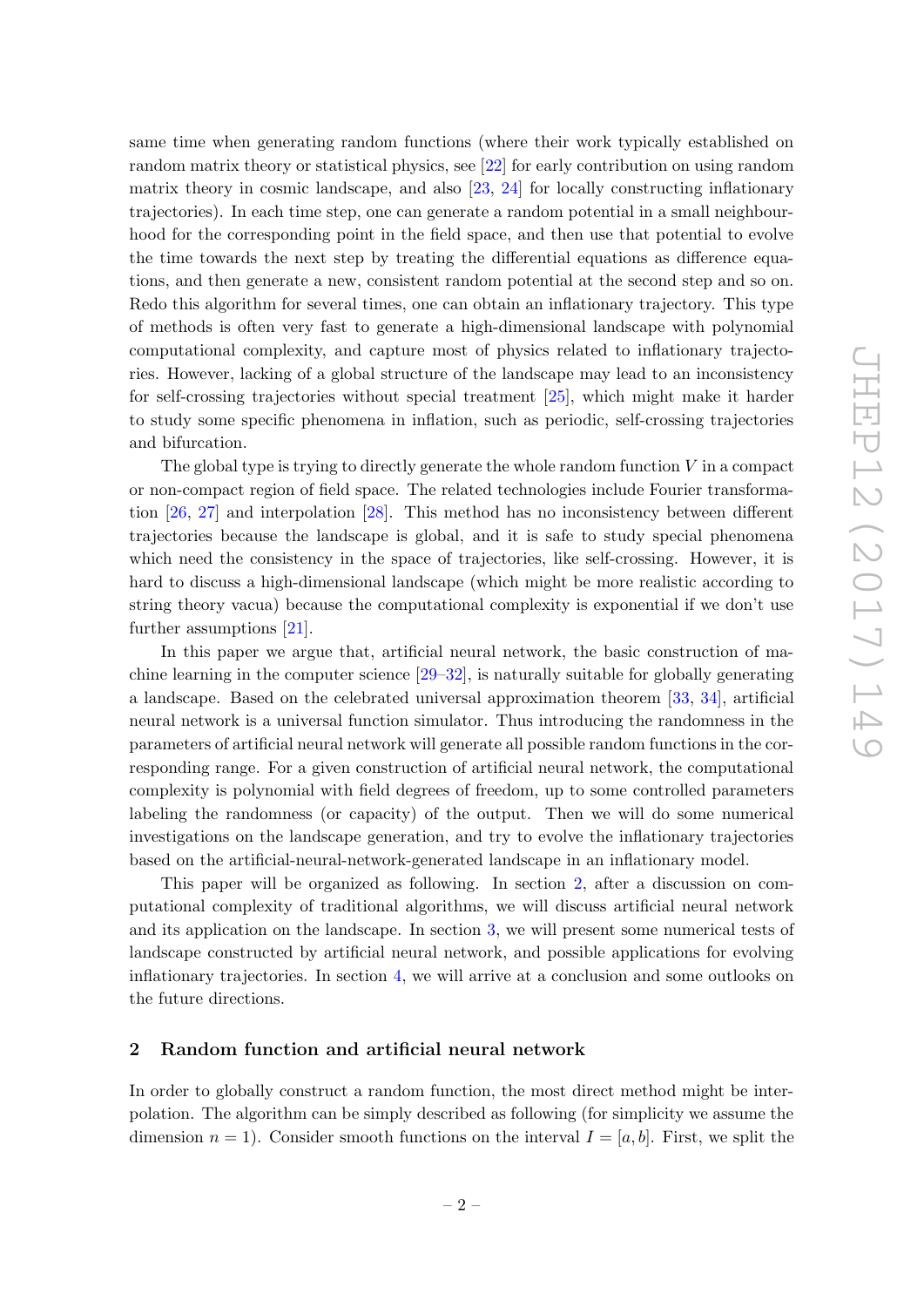

<span id="page-3-1"></span>**Figure 1.** Potential surface with null, small and large randomness. We choose  $\Delta_x\varphi = 0.05$ ,  $m = 10^{-6}$ ,  $\varphi_{\text{max}} = 30$ , and  $\mathcal{A} = 0, 0.1, 1$  respectively for the left, middle and right figure. The distribution is uniform for random numbers in the interpolation function, and the interpolation is for  $C^1$  functions.

domain  $[a, b]$  into N small intervals. For each interval  $I_i$ , we generate a random number  $f_i$ living in some specific distributions (Gaussian or uniform distribution). Finally, we do the interpolation of series  $(a_i, f_i)$ , where  $a_i$  is a characteristic point of  $I_i$  (eg, we can choose  $a_i$ as the middle point of  $I_i$ ). After interpolation, we obtain a smooth curve, which can be regarded as a one-dimensional random function construction living in the function space  $C<sup>m</sup>[a, b]$  (where m depends on the interpolation algorithm we choose).

This method can be easily generalized to high-dimensional case, where the interpolation and sub-intervals should be high-dimensional. For instance, we can interpolate a smooth curve as a two-dimensional random function where two-dimensional domain is split to many small boxes. Moreover, we can interpolation on one fixed surface with some random bumps. In the following example, we choose the quadratic potential surface on the domain  $[0, \varphi_{\text{max}}]^2 \subset \mathbb{R}^2$ 

<span id="page-3-0"></span>
$$
V(\varphi_x, \varphi_y) = \frac{1}{2}m^2 \varphi_x^2 \tag{2.1}
$$

and after random perturbations, we have the interpolation

$$
V_{ij} = \frac{1}{2}(1 + \mathcal{A} \text{Rand}_{ij})m^2(i\Delta_x \varphi)^2
$$
 (2.2)

where  $\Delta_x \varphi = \frac{\varphi_{\text{max}}}{N}$  $\frac{\text{max}}{N}$  is the distance for each adjacent pair of two-dimensional intervals, Rand<sub>ij</sub> are random numbers in [0, 1] chosen for each  $(i, j)$  and belong to one fixed distribution, and  $A$  is the amplitude of randomness. This function is made to be asymmetric in i and j (corresponds to x and y), because the mean part of this random function is driven by the one-dimensional variable x (like eq.  $(2.1)$ ), while some small two-dimensional random perturbations are around such a function. (In cosmology, one can imagine that it is a two-dimensional inflationary model with one inflaton and another light field which will not drive inflation. The interaction between two fields is due to a random landscape). Figures with different randomness are shown as figure [1.](#page-3-1)

However, this method is practically useless for high-dimensional case. Just see the number of random variables related on the dimension  $n$ . If we choose  $N$  intervals on each direction, we will obtain  $N^n$  high-dimensional intervals. As a result, the number of random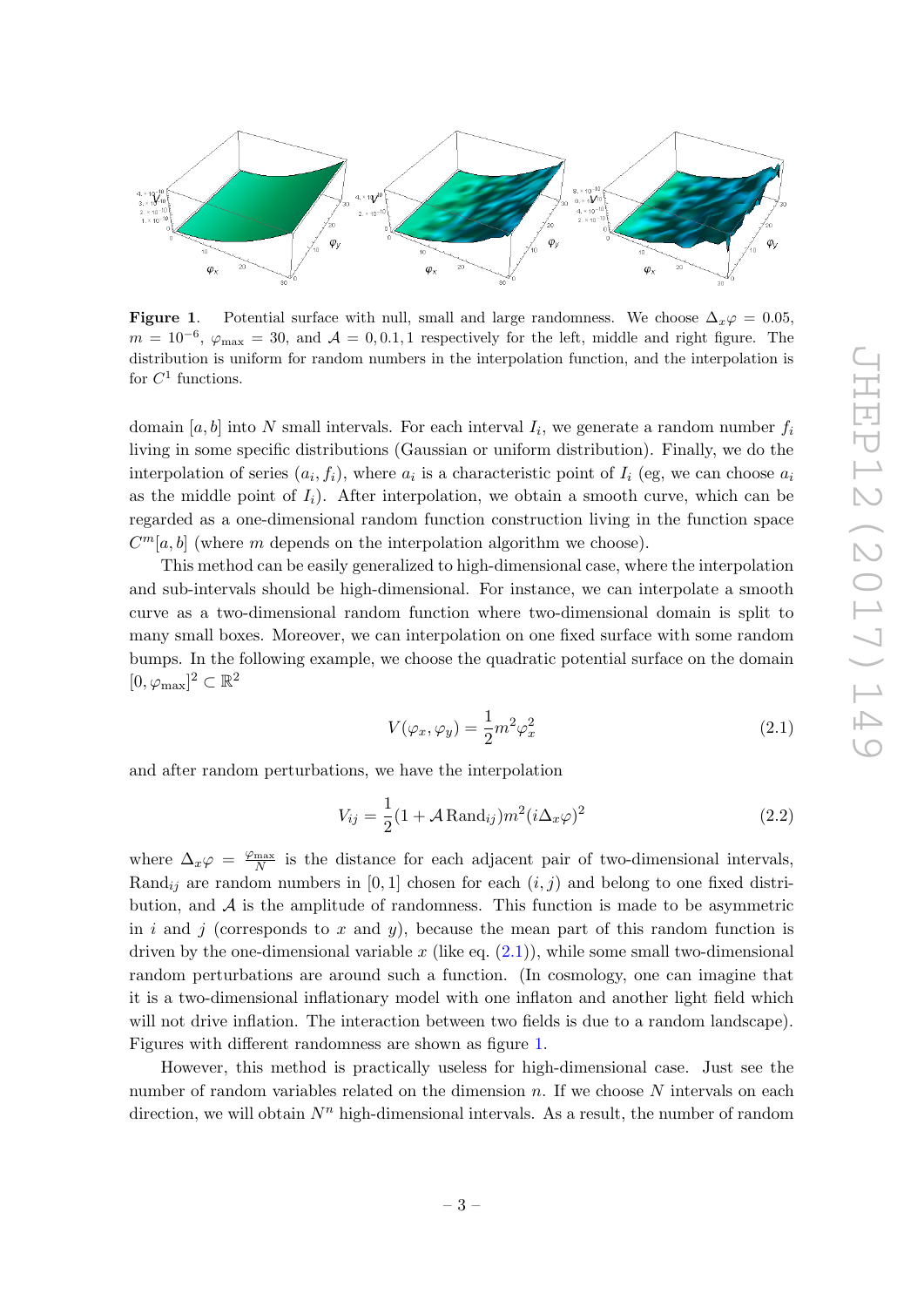variables are  $N^n$ . And we must do high-dimensional interpolation on these  $N^n$  random numbers. So the complexity is exponentially blowing up with the dimension  $n$ .

The same situation happens on other global methods. Taking classical Fourier series for example, the one-dimensional Fourier expansion is

$$
f(x) = \sum_{\ell=1}^{N} a_{\ell} e^{i\ell x} \tag{2.3}
$$

So we have N Fourier coefficients (after truncation from infinite sum for a practical computation in the computer). The two dimensional Fourier expansion is

$$
f(x_1, x_2) = \sum_{\ell_1 \ell_2}^{N} a_{\ell_1}^{(1)} a_{\ell_2}^{(2)} e^{i\ell_1 x_1} e^{i\ell_2 x_2}
$$
 (2.4)

So we have  $N^2$  Fourier coefficients after truncation. Generally, the *n* dimensional Fourier expansion is

$$
f(x_1, x_2, \dots, x_n) = \sum_{\ell_1 \ell_2 \dots \ell_n}^{N} \prod_{j=1}^{n} a_{\ell_j}^{(j)} e^{i\ell_j x_j}
$$
 (2.5)

So we will have  $N^n$  Fourier coefficients. When we want to use classical Fourier series to simulate the high-dimensional random function, we must set all the coefficients to be random numbers and the computational complexity will be  $\mathcal{O}(e^n)$ . In the inflationary landscape, the number of light fields could be larger than  $\mathcal{O}(10)$ - $\mathcal{O}(100)$ . Thus, we need a new way to construct high-dimensional random functions.

Recently there is a rising interest in physics to apply computer science technologies into physical problems (for instance, see [\[35](#page-17-8)[–38\]](#page-17-9)). As one of the most promising area in computer science, machine learning (or artificial intelligence) [\[29](#page-17-4)[–31\]](#page-17-10) is widely used to understand difference areas of physics, including condensed matter phases [\[39\]](#page-17-11), high energy experiment [\[40\]](#page-17-12), energy landscape [\[41](#page-17-13)[–43\]](#page-17-14), particle phenomenology [\[44\]](#page-17-15), tensor networks [\[45\]](#page-17-16) and cosmic non-Gaussianities [\[46\]](#page-17-17). In recent research string theorists also find that machine learning algorithm is efficient to study manifold data in the string landscape [\[47–](#page-18-0)[50\]](#page-18-1), which may give us the motivation to think about the learning algorithm landscape from cosmological point of view.

Artificial neural network is a fundamental construction in modern machine learning. Inspired by the research of brain and neural biology, artificial neural network is proposed as a mathematical model to simulate the activity of calculation and identification of human brains, as highly non-linear, complicated biological computers. Mathematically speaking, artificial neural network is given by some specific linear combinations of activation function. A mathematical proof is given to claim that all possible continuous functions on a compact space could be simulated by artificial neural networks [\[33,](#page-17-6) [34\]](#page-17-7). By learning algorithms, one can tune the input parameters in the network to realize some computational objects efficiently, like pattern recognition.

The unit in artificial neural network is called neuron. A neuron is mathematically defined as a function mapping a vector to a scalar. It is combined by the following objects,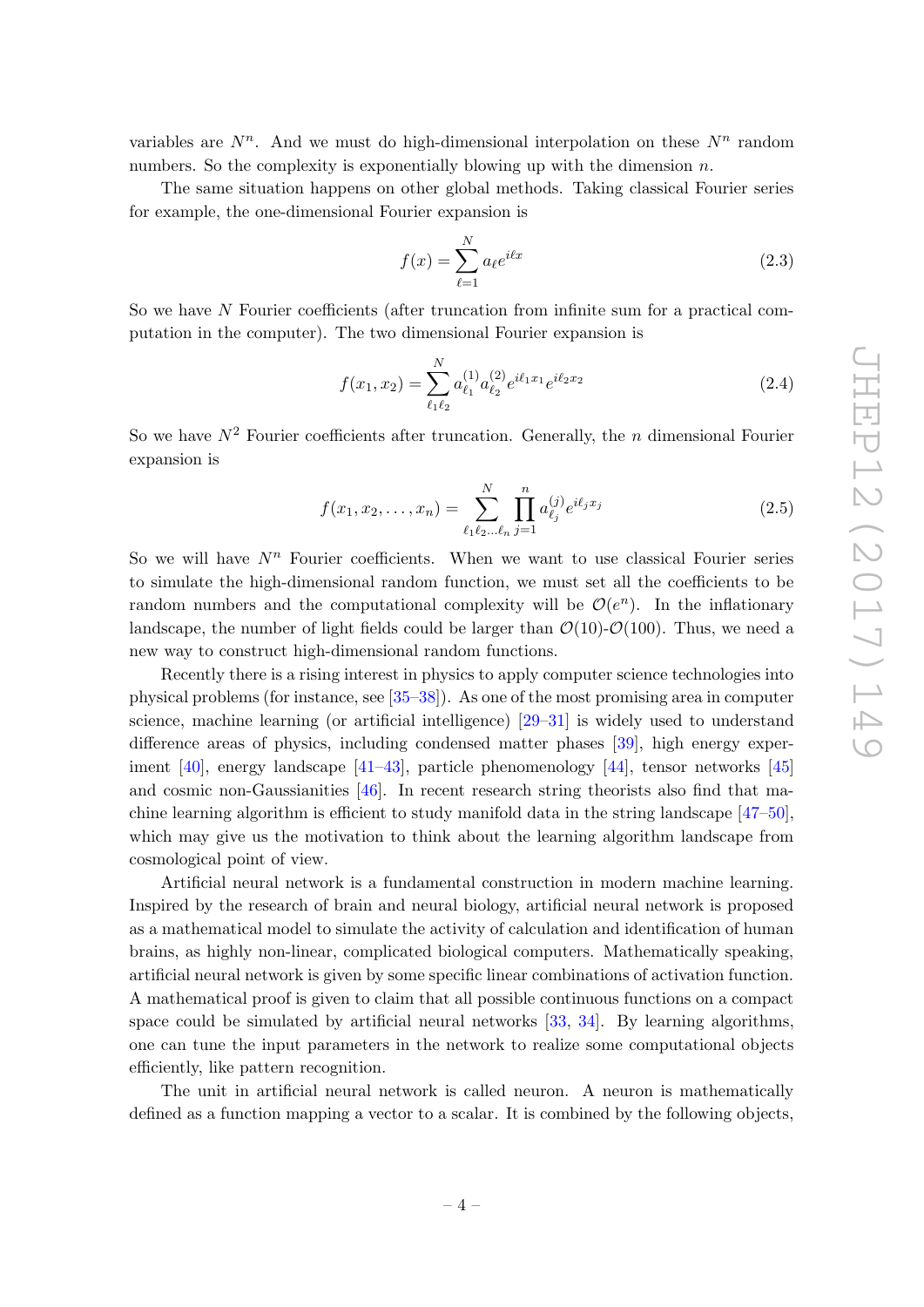- Synapse. Synapses are typically connected by some weights. To be concrete, an input signal for the synapse and connected to a neuron, which is called  $x_j$ , is multiplied by a corresponding weight  $w_i$ .
- Adder. Adder is the addition operation of all input signals.
- Activation function. An activation function  $\psi$  is used to model the output of the neuron from external influence. Typical types of activation functions include sigmoid function or Heaviside function, which are widely used in machine learning. The function should often be assumed as nonconstant, bounded, and monotonically-increasing continuous, as the requirement of the universal approximation theorem. However, some periodic functions, like sine function, are also used to be the approximator. (For instance, see  $[51]$ .)
- *Bias*. The bias  $b$  is defined as a constant shift for input signals.

To be specific, for an *n*-dimensional signal vector  ${x_j}_{j=1}^n$ , the neural output y is defined as

$$
y = \psi \left( \sum_{j=1}^{n} w_j x_j + b \right) \tag{2.6}
$$

A simple example of artificial neural network is the multilayer perceptron. In order to realize some computational objects, we need to use a well-defined, organized, layered neural network of multiple neurons, which should have at least two layers: the output and input layers of neurons. For some complicated constructions, their might be also some layers in the middle, which are called hidden layers. In the simplest construction, signals are moving in only one direction, namely the connections between units will not form cycles. This is called feed-forward type, or multilayer feed-forward architecture. If some of the activation functions are non-linear, it is called the multilayer perceptron.

More hidden layers will significantly increase the quality of statistics as the feedback of stimulation for an artificial neural network. In a real network which is designed for complicated computational tasks, the number of outputs, inputs and hidden layers is large. In our practical motivation, we are only interested in the random function, thus we will consider a multilayer perceptron with one output, and we will only consider one hidden layer for simplicity. Namely, if we have a multilayer perceptron neural network with one hidden layer that consists of h hidden units, and the network has  $n$  inputs, then we can formalise the output of the network as a function of the inputs by

<span id="page-5-0"></span>
$$
A_h(x_1, x_2, \dots, x_n) = \sum_{j=1}^h w_j \psi \left( \sum_{i=1}^n a_{ij} x_i + b_j \right) \tag{2.7}
$$

where  $a_{ij}$  is the weight of the synapse that goes form the input  $x_i$  to the jth hidden neuron,  $b_j$  is the bias of the j<sup>th</sup> hidden neuron,  $\psi$  is the activation function, and  $w_i$  is the weights of the synapse that goes to the output neuron to form the jth neuron.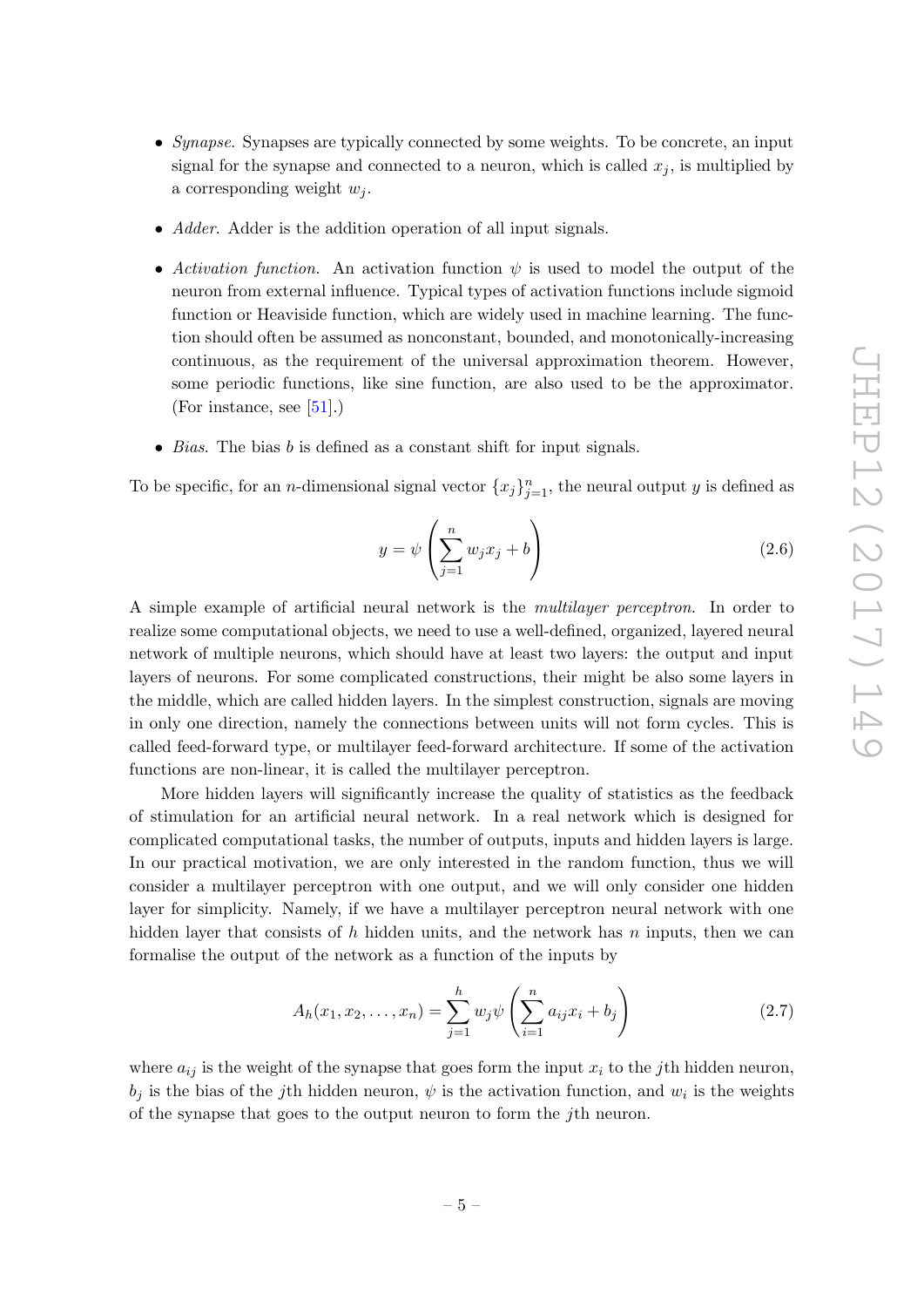For this configuration, we have the simplest universal approximation theorem. The universal approximation theorem shows that the standard multilayer feed-forward networks with arbitrary activation functions, are universal approximators for all possible function in the corresponding variable dimension and the compact domain. This property is not because of the form of activation functions, but the structure of multilayer perceptron itself [\[33,](#page-17-6) [34\]](#page-17-7). The theorem claims that,

Let  $\psi$  be the activation function. Let  $X^n \subset \mathbb{R}^n$  and  $X^n$  be compact. Then for  $\forall k = 1, 2, \ldots, \infty, for \ \forall f \in C^k[X^n], for \ \forall \epsilon > 0: \ \exists h \in \mathbb{N}, a_{ij} \in \mathbb{R}, b_j \in \mathbb{R}, w_j \in \mathbb{R},$  $i \in \{1, 2, \ldots, n\}, \ j \in \{1, 2, \ldots, h\}, \ s.t.$ 

$$
for \,\forall \vec{x} = (x_1, x_2 \dots, x_n) \in X^n : |f(\vec{x}) - A_h(\vec{x})| < \epsilon \tag{2.8}
$$

This theorem could be regarded as the theoretical foundation of artificial neural networks, and could be easily generated to more complicated cases. According to this theorem, properly choices of parameters will lead to an efficient approximation to all possible highdimensional functions. Thus, including the randomness in the parameters will give a nice and efficient construction of random functions.

About specific choice of activation functions, the original theorem needs the activation function to have some specific properties, to be concrete, bounded and monotonicallyincreasing. However, some other types of functions could also be used in the practical construction of neural networks. In the following application, we will try sigmoid function

$$
\psi(x) = \frac{1}{1 + e^{-x}}\tag{2.9}
$$

and sine function

$$
\psi(x) = \sin(x) \tag{2.10}
$$

A related idea also appear in the deep learning and statistical physics, which is searching for patterns in some statistical models energy landscape (for instance, see  $[41-43]$  $[41-43]$ ). There problem is related to the solution of a minimal (local or global) in a high dimensional surface (where is called *landscape*), or specifically finding a minimal energy in some models from statistical physics, and the high dimension comes from the large  $N$  setup in the corresponding model. The energy landscape, especially in higher dimensions, are very hard to explore globally. However, the task could be related to machine learning algorithms and might be solved efficiently. These algorithms might benefit the future research of string landscape for solving some statistical patterns.

## <span id="page-6-0"></span>3 Construction and application

## <span id="page-6-1"></span>3.1 Random function generation

From the universal approximation theorem mentioned in the last subsection, one con approximate any arbitrary continuous or kth order continuous function by choosing different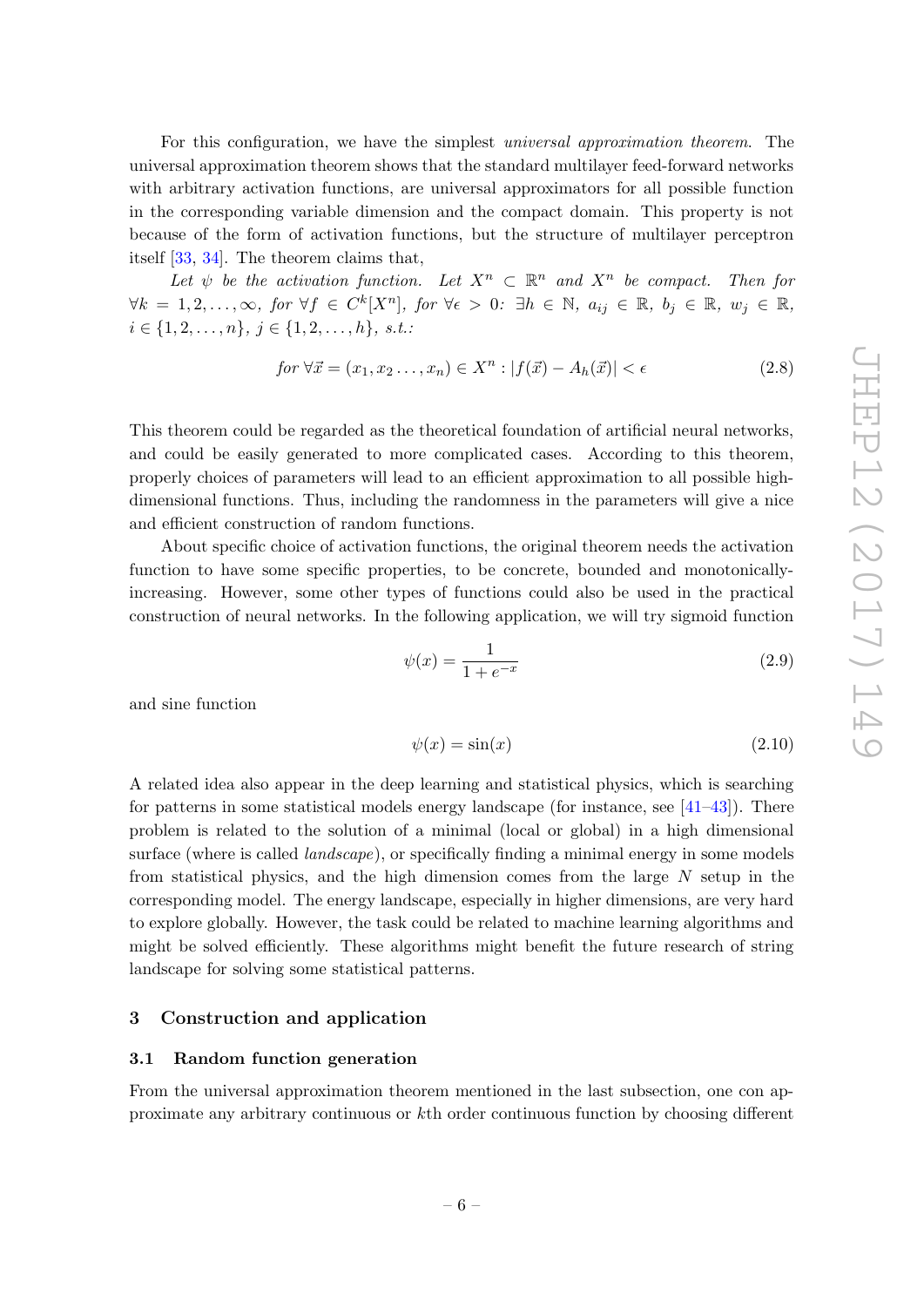

<span id="page-7-0"></span>Figure 2. Slices of two 100-dimensional random functions. We generate 100-dimensional random functions with parameters  $\alpha = 50$ ,  $\beta = 50$ ,  $\omega = 50$ ,  $h = 1000$  for sigmoid (left) and sine (right) activation functions respectively. We plot the function  $A_h(0, 0, \ldots, x, y)$  (The first 98 components of the variable vector are all zero and the last two components are chosen to be x and  $y$ .)

parameters  $h, a_{ij}, b_j, w_j$ . As a result, if we choose these parameters randomly, we can construct a smooth random function living in some functional distribution. This is the basic idea of our random generation method.

Some comments are given as following.

- The number of neurons in the hidden layer  $h$ , should be fixed in a practical generation. In fact, h, and also the number of hidden layers for more complicated networks, can be roughly regarded as the capability of random statistics it could generate. Larger h could always in principle reproduce the result for lower  $h$ .  $h$  could be regarded as an adjustable variable for users according to the computational ability of their system.
- The range of parameters  $a_{ij}, b_j, w_j$  should be bounded, and the output signals will live in a given range. For instance, one can assume

$$
a_{ij} \in [-\alpha, \alpha] \quad b_j \in [-\beta, \beta] \quad w_j \in [-\omega, \omega] \tag{3.1}
$$

for uniform distributions.

• The generation is fast. We can do a simple analysis on the time scale it will take. If we assume that when we compute  $\varphi(x)$  once for some x, we need the time  $t_1$ ; when we compute the addition or multiplication once, we need the time  $t_2$ ; when we generate a random number, we need  $t_3$ , then for a total construction process of one random function, we need time

$$
hd(2t_2 + t_3) + h(t_1 + 2t_2 + 2t_3) - t_2 = \mathcal{O}(hd)
$$
\n(3.2)

for one hidden layer. For finite number of hidden layers, one sample random function could be generated in a polynomial time.

In figure [2](#page-7-0) we show slices of a 100-dimensional random function generated by multilayer perceptron with one hidden layer.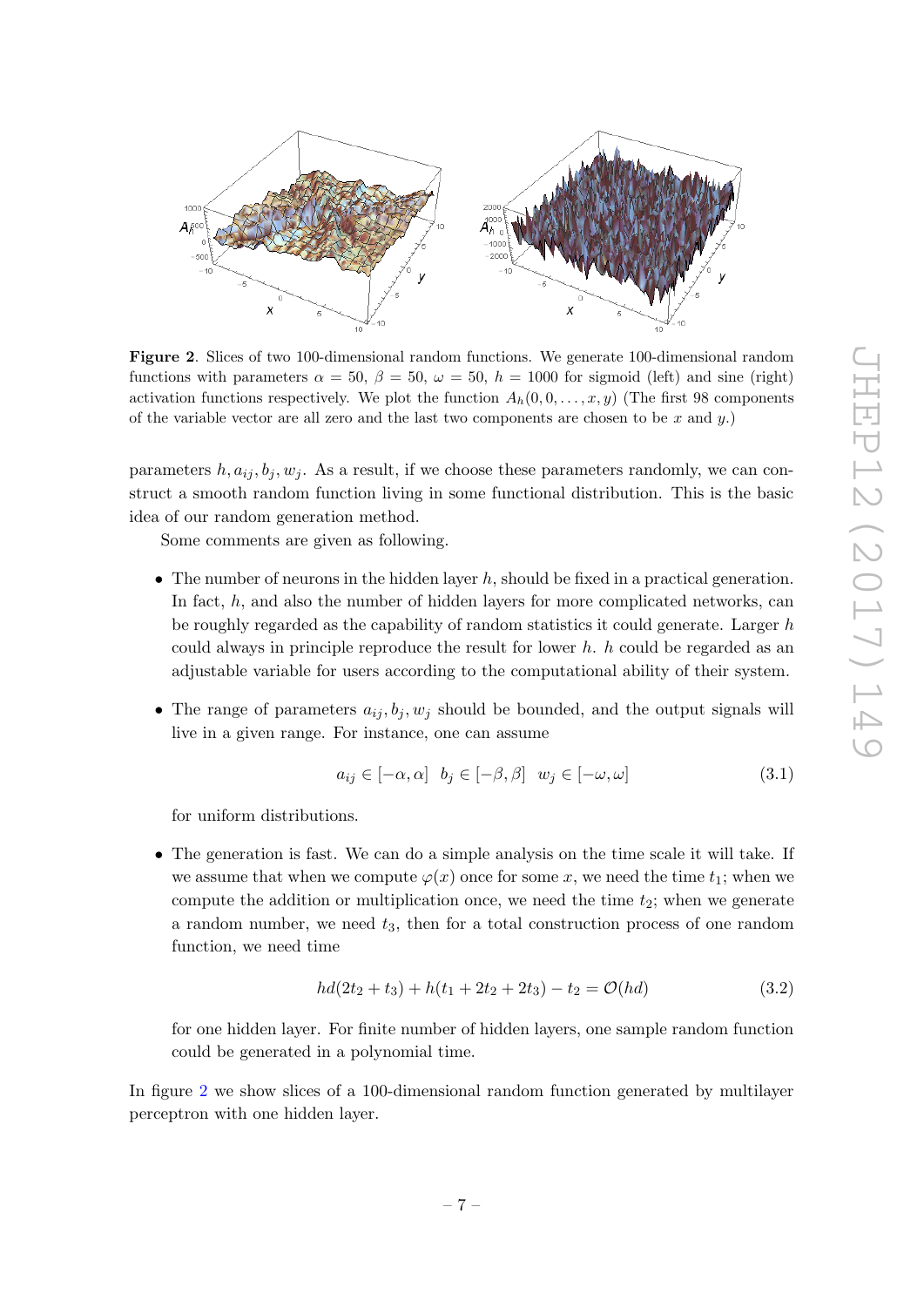#### <span id="page-8-0"></span>3.2 Properties

In the previous sections, we argue that artificial neural network provides a new effective approach to simulate a landscape. Thus, it is valuable to obtain basic properties of random functions generated by neural networks. Some analytic and numerical results are summarized in the following discussions.

### <span id="page-8-1"></span>3.2.1 Volume and symmetry in the field space

Because of finiteness of digital numbers in the computer, it is typically computational expensive to explore the field range in full  $\mathbb{R}^n$ , or an extremely large compact subspace of it (and this is also not allowed by the universal approximation theorem). Considering practical applications, in the context of inflationary cosmology, some trans-Planckian arguments [\[52\]](#page-18-3) or the Lyth bound [\[53\]](#page-18-4), may constrain the range of primordial fields and their perturbations. Thus, it should be crucial to constrain the valid volume where random functions could appear and fluctuate in the field configuration space.

In the traditional method, one can try to cut off the volume by brute force. For instance, in the low dimensional interpolation approach, one can choose the range of field space for the corresponding random sampling. In the Fourier method, one can also directly choose the field range. The range of field that has been cut off is typically the range where the random functions could appear. For Taylor expansion, there are some clear asymptotic dependence at infinity of the field space, thus it should be necessary to cut out the boundary asymptotic range to remain enough randomness.

In the context of artificial neural networks, the volume in the field space strongly depends on the activation function we choose. A simple observation is, for the sine activation function, the field space is always full, because it is periodic, fluctuating from −1 to 1. The norm of fluctuation is set by the range of random number  $w_i$  only (namely,  $\mathcal{O}(1) \times w$ ), in the simplest one layer of hidden neurons. However, the sigmoid function has some different properties. It will quickly remain constant if the input is away from the origin. As a rough estimation, go to the negative direction from the origin, the amplitude decays to  $1/e$  when  $x = -\log(-1 + e) = -0.54 = \mathcal{O}(1)$ . Thus, the function is activated around a bounded regime by an  $\mathcal{O}(1)$  number. As an estimation, consider the neural network construction, the activated regime of one layer of hidden neurons is

$$
\psi(a_{ij}x_i + b_j) \text{ is activated} \Rightarrow a_{ij}x_i + b_j \sim \mathcal{O}(1)
$$

$$
\Rightarrow x_i \sim \frac{\beta}{\alpha n} \Rightarrow \text{Volume} = \left(\frac{\beta}{\alpha n}\right)^n \tag{3.3}
$$

For sufficiently large number of hidden neurons.

Sometimes people may consider field space with some symmetric structure, for example, rotational invariance (for cosmological applications, sometimes we consider scalar fields and their perturbations may be separated as inflaton and isocurvatons with radial and angular directions in the two dimensional or higher dimensional field space [\[54\]](#page-18-5)). In this case, the neural network construction should be slightly modified. A possible approach would be modify the matrix  $a_{ij}$  in the network eq. [\(2.7\)](#page-5-0) to be rotational invariant, namely, sampling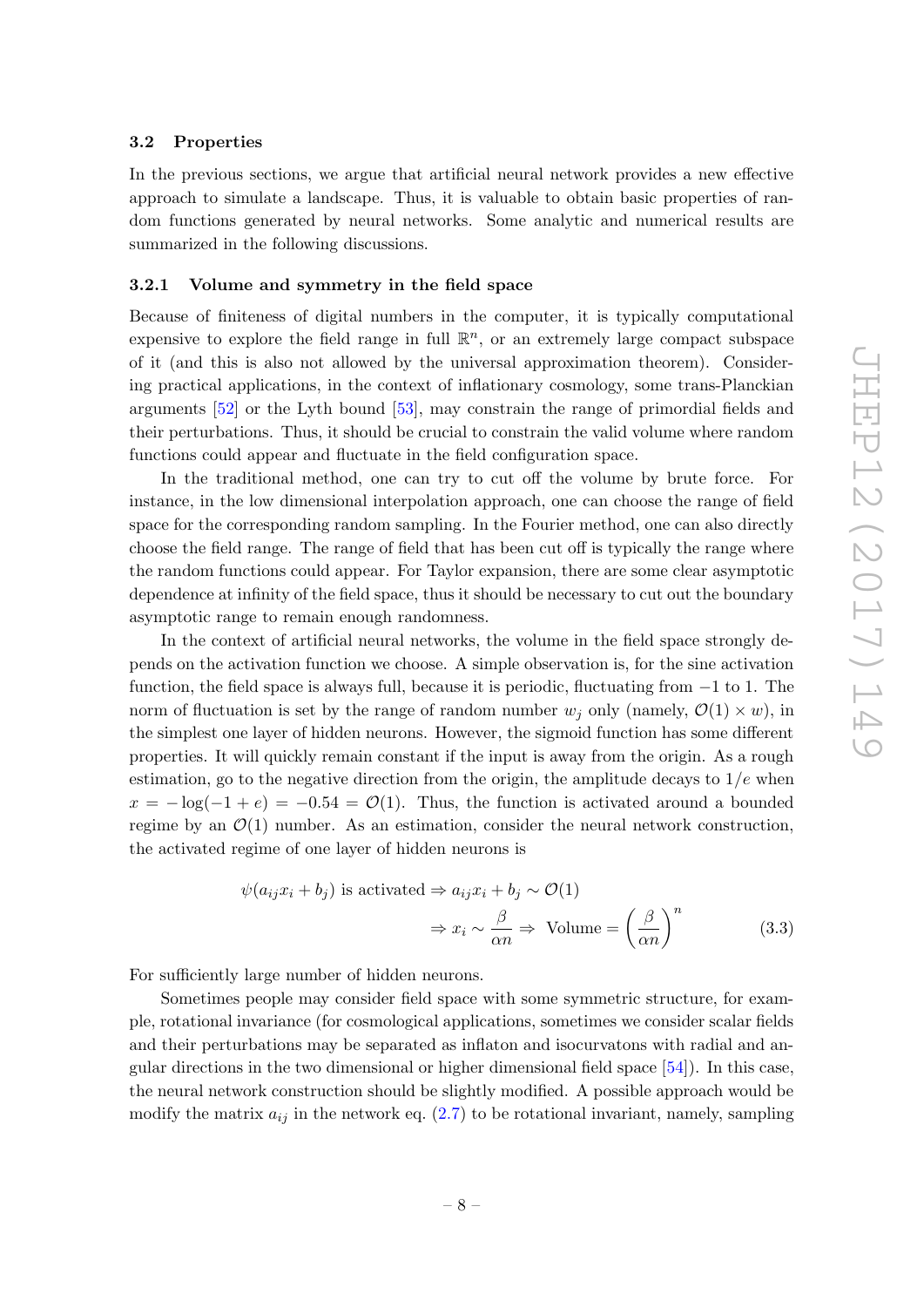with a proper measure which is invariant under the rotation group  $SO(n)$ . Namely for measure  $\mu(\mathbf{a}')$  on a  $h \times n$  matrix, where  $\mathbf{a}' = (a_{ij})^T$  in eq. [\(2.7\)](#page-5-0), we have

$$
\mu(\mathbf{a}' \cdot \mathbf{g}) = \mu(\mathbf{a}') \text{ where } \mathbf{g} \in \text{SO}(n) \tag{3.4}
$$

The  $SO(n)$  invariant measure construction on a  $h \times n$  matrix is a well-defined problem in harmonic analysis and measure theory. Here we only show the solution of the  $h = n$  case (it is definitely possible for a practical simulation, where h and n are both large numbers), where in this case we can directly use an *uniform* measure on  $SO(n)$  [\[55\]](#page-18-6). The only measure which is left and right invariant, and should also be normalized, is the celebrated Haar measure [\[56\]](#page-18-7), which is widely used in applied mathematics and theoretical physics, and more proper for our current motivation. The Haar measure construction for  $SO(n)$ is defined as follows. For an n dimensional unit sphere  $S<sup>n</sup>$ , the hypersurface coordinate, denoted by  $\Sigma_n(\theta_1, \theta_2 \dots \theta_n)$ , is defined as

$$
\Sigma_{n,i}(\theta_1, \theta_2 \dots \theta_n) = \begin{cases} \sin \theta_1 \sin \theta_2 \dots \sin \theta_n & i = 1 \\ \cos \theta_{i-1} \sin \theta_i \dots \sin \theta_n & 2 \le i \le n \end{cases}
$$
(3.5)

where  $\theta_i$  are angular coordinates on  $S^n$ , compactified by

 $0 \le \theta_1 \le 2\pi$   $0 \le \theta_i \le \pi$   $(2 \le i \le n)$  (3.6)

Based on the construction of  $\Sigma_n$ , we define the following matrix

$$
M_{n+1}(\theta_1, \theta_2 \dots \theta_n) =
$$
  
\n
$$
(\mathbf{U}_{n,1}(\theta_1, \theta_2 \dots \theta_n), \mathbf{U}_{n,2}(\theta_1, \theta_2 \dots \theta_n), \dots, \mathbf{U}_{n,n}(\theta_1, \theta_2 \dots \theta_n), \mathbf{\Sigma}_n(\theta_1, \theta_2 \dots \theta_n))
$$
 (3.7)

where

$$
\mathbf{U}_{n,i}(\theta_1, \theta_2 \dots \theta_n) = \frac{1}{\sin \theta_i \dots \sin \theta_n} \frac{\partial \mathbf{\Sigma}_n(\theta_1, \theta_2 \dots \theta_n)}{\partial \theta_i}
$$
(3.8)

The group manifold  $n(n-1)/2$  different coordinates, where we denote by  $(\phi_{i,j})_{1 \leq i \leq j \leq n-1}$ and it is compactified by

$$
0 \le \phi_{1,j} \le 2\pi \qquad (1 \le j \le n-1) \qquad 0 \le \phi_{i,j} \le \pi \qquad (2 \le i \le j \le n-1) \qquad (3.9)
$$

The Haar parametrization of the matrix from  $SO(n)$  is defined by recursion. Start from

$$
\mathbf{a}_2(\phi_{11}) = \begin{pmatrix} \cos \phi_{11} & \sin \phi_{11} \\ -\sin \phi_{11} & \cos \phi_{11} \end{pmatrix}
$$
 (3.10)

for  $\mathbf{a}_2 \in SO(2)$ , we define  $\mathbf{a}_n \in SO(n)$  by recursive matrix product

$$
\mathbf{a}_{n}\left(\left(\phi_{i,j}\right)_{1\leq i\leq j\leq n-1}\right)=M_{n}\left(\left(\phi_{1,j}\right)_{1\leq j\leq n-1}\right)\mathbf{a}_{n-1}^{\text{ext}}\left(\left(\phi_{i,j}\right)_{1\leq i\leq j\leq n-2}\right) \tag{3.11}
$$

where the operation ext means that

$$
(v_1, v_2, \dots, v_{n-1})^{\text{ext}} \equiv (v_1, v_2, \dots, v_{n-1}, 0)
$$
\n(3.12)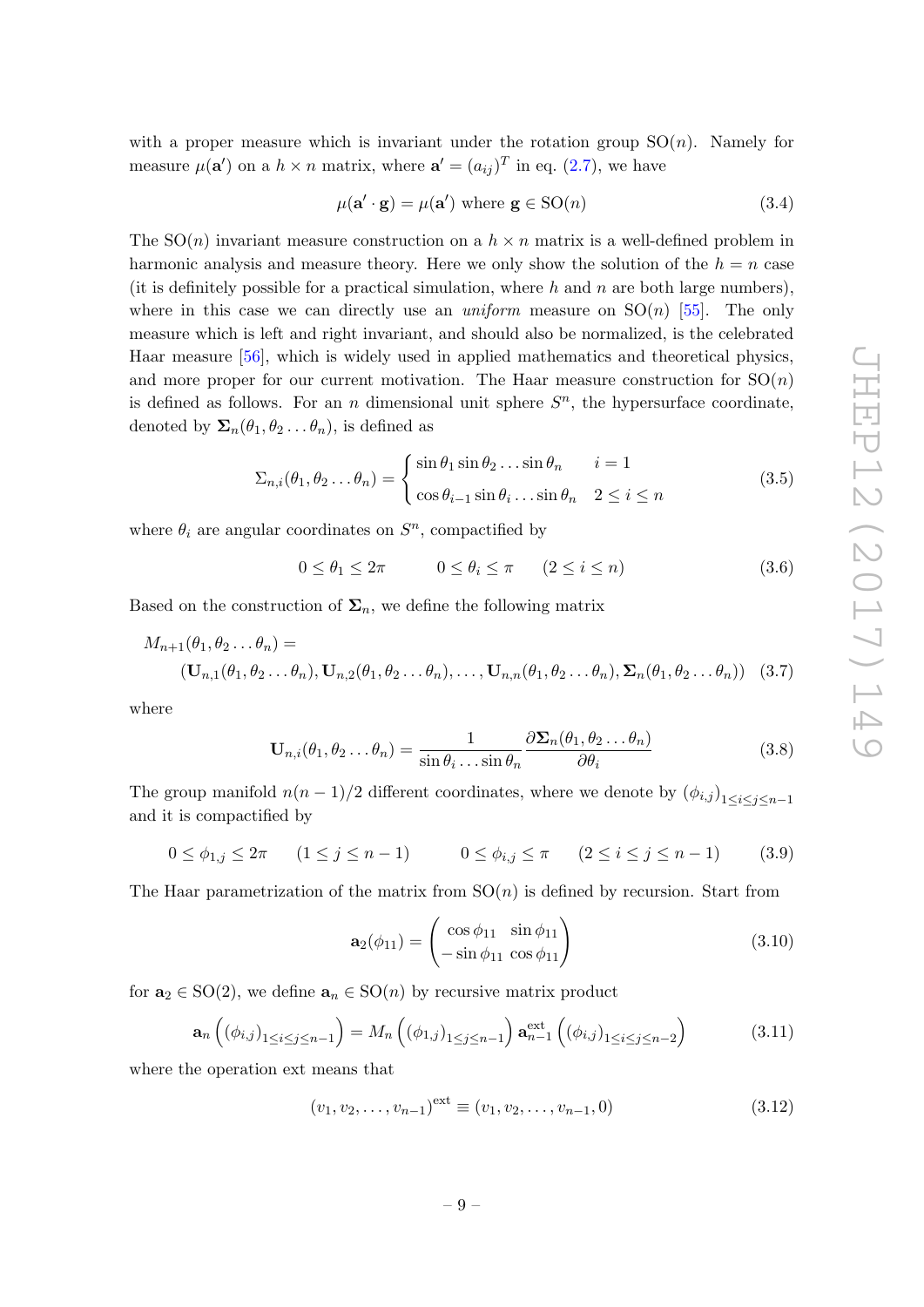mapping vectors in  $\mathbb{R}^{n-1}$  to a hyperplane subspace in  $\mathbb{R}^n$ . Sampling from the uniform distribution of angles, we obtain the Haar random matrix samples. Obviously the computational complexity for this generation algorithm is polynomial in  $n$ . Using this method, we can obtain  $a_{ij}$  from Haar measure, multiplying with an overall constant  $\alpha$  to control the random range, we obtain an rotational symmetry  $SO(n)$  in the field space by construction.

Some other methods may also achieve this goal, for instance, decomposing the field contents to radial and angular pieces. And those discussions could also be extended to some other symmetry groups. We leave the detailed discussions to future research.

## <span id="page-10-0"></span>3.2.2 Taylor statistics

The number of degree of freedom increases polynomially in the neural networks, while exponentially in the Taylor or Fourier expansion. Thus, the random Taylor or Fourier series coefficients might be correlated from a neural network random function, especially when the number of hidden neurons is small enough. This fact will not effect the universal approximation statement, because it is natural to imagine that one coefficient set from corresponding complete basis could be non-trivially transforms to another coefficient set with a different complete basis, while the transformed coefficients have some induced correlations. However, testing this property from a neural network random function is also helpful especially when we are dealing with some specific real problems where independence of some given coefficients could play a crucial rule, and then we have to modify the structure and the activation of the neural network, or change the distribution of random elements in a network construction.

This problem is hard to answer universally from analytic and numerical point of view. From analytic side, it is hard to control the network especially for an arbitrary activation function setup, while from numerically point of view, it is significantly hard to test the network with higher dimensions through Taylor or Fourier decomposition (because of exponential growth<sup>[2](#page-10-1)</sup>).

However, in this paper we will try to deal with this problem in the simplest setup, namely, considering the single layer network with  $\mathcal{O}(100)$ - $\mathcal{O}(1000)$  hidden layers for a two dimensional random function, and calculating the Taylor series. We consider 1000 random realizations to get some statistical predictions. Given a random function, if we expand through Taylor series, an important feature is that we often obtain a non-perturbative series, namely, the coefficients from higher orders are crucially larger than the lower cases. This is because the function is highly random such that the local Taylor expansion is only valid in a small regime, which is divergent outside this regime. The non-perturbative coefficients might be highly random and strongly fluctuating over a very large regime, while the lower order coefficients are relatively stable.

Firstly, it should be valuable to check the random distribution of Taylor coefficients. We consider some lowest expansions of Taylor series as examples.

$$
A_h(x,y) = a_{00} + a_{10}(x - x_0) + a_{01}(y - y_0) + a_{02}(x - x_0)^2
$$
  
+ 
$$
a_{20}(y - y_0)^2 + a_{11}(x - x_0)(y - y_0) + ...
$$
 (3.13)

<span id="page-10-1"></span><sup>&</sup>lt;sup>2</sup>Typically, the integral basis (Fourier) decomposition is even harder than derivative basis (Taylor) decomposition, because when performing an integral over a random function, the strong fluctuations make the integral hard to converge.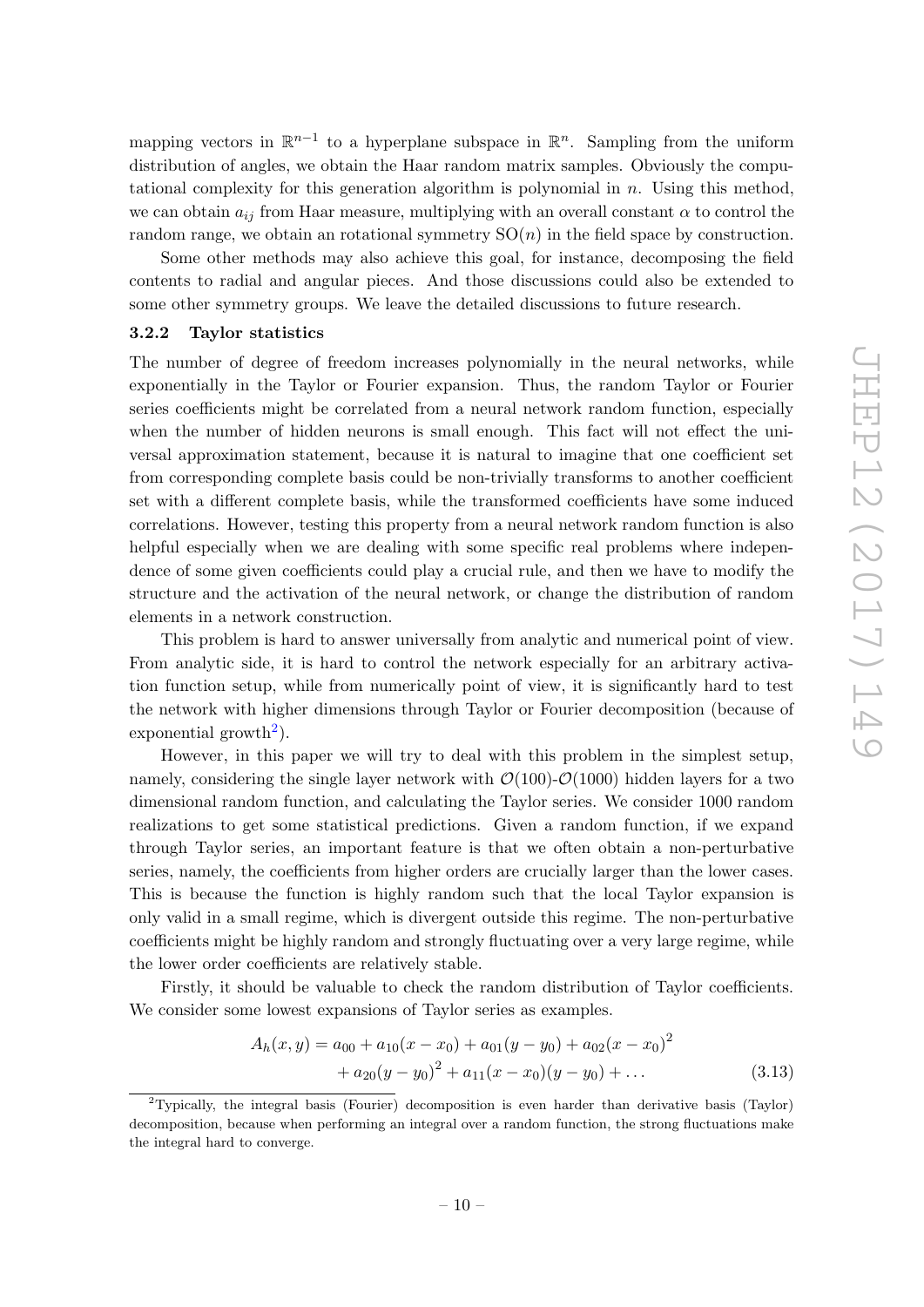

<span id="page-11-0"></span>**Figure 3.** The probability distribution of the Taylor series coefficients  $a_{10}$  and  $a_{11}$  for neural network in two dimension. We consider the sigmoid activation (upper) and the sine activation (lower) respectively. The data is constructed via  $x_0 = y_0 = 1$ ,  $\alpha = 100$ ,  $\beta = 100$ ,  $w = 1/h$  and  $h = 100$ , and we realize the network for 1000 times.

The following figure [3](#page-11-0) shows the probability distribution of some Taylor coefficients as a sample. One can see that they are both roughly symmetrically distributed around zero, while the sine activation has a larger random range, means that sine activation is more random in this range.<sup>[3](#page-11-1)</sup>

Secondly, in order to do some simple tests to probe some hidden correlations between different Taylor coefficients, a nice type of statistical quantities is covariance

Cov
$$
(X, Y) = \frac{1}{N} \sum_{i=1}^{N} (X_i - \bar{X})(Y_i - \bar{Y})
$$
 (3.14)

and the correlation

$$
\eta(X,Y) = \frac{\text{Cov}(X,Y)}{\sqrt{\text{Cov}(X,X)\text{Cov}(Y,Y)}}
$$
(3.15)

for random variable X and Y with number of samples  $\mathcal N$ . Those quantities are standard statistical justification of the correlation (or more precisely, linear correlation) of some random variables. When the absolute value of  $\eta$  is near 1, then variables are strongly correlated. When the absolute value of  $\eta$  is approaching zero, then variables have weak or no (linear) correlation.

<span id="page-11-1"></span><sup>&</sup>lt;sup>3</sup>If we use non-monotonic activation function in the neural network to do machine learning, the output is relatively chaotic and might be relatively hard to converge, especially when we use the back propagation algorithms. However, practically it is more beneficial for our random function generation.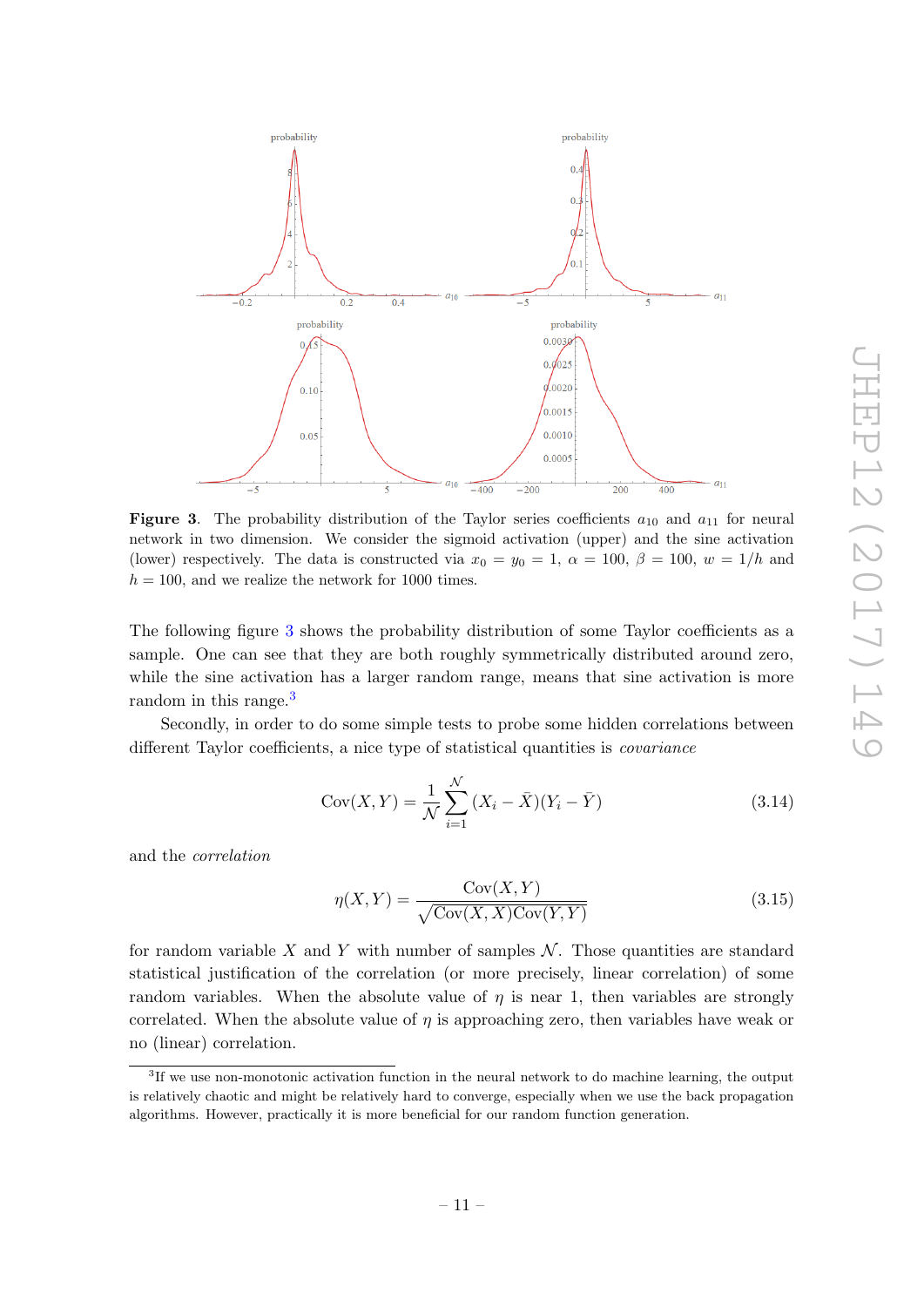In the following figure [4,](#page-13-0) we give the plots of the absolute values of the correlations between different Taylor coefficients. Based on this analysis, we could conclude the following results,

- We do find that several Taylor coefficients are strongly correlated ( $|\eta| \geq 0.5$ ). However, there are also several Taylor coefficients that are weakly correlated  $(|\eta| < 0.1)$ . The categories of coefficients justifying correlation, are activation function dependent. Namely, it is not simply due to the structure of neural networks.
- One can turn up and down several parameters of the network. However, most parameters justifying random ranges in the network are effectively rescaling the input and output variables, except the number of hidden neurons,  $h$ , parametrizing the complexity of the network. Thus, in the plots we test the dependence between the correlation and the variable h. However, the dependence is not clear at least in our testing range. Maybe it is because the h in our setup is too small. At larger scale of h, the correlation might change dramatically. However, by our computational resource it is hard to make a concrete statement.
- There are some other issues about this numerical tests. For instance, the correlation might also depend on the location when we do Taylor expansion, the shape and structure of neural networks, and the input measure of random variables. And one can also seek for higher order correlations instead of linear. We leave those issues to future research.

## <span id="page-12-0"></span>3.3 Cosmological application

As a simple application, we will test a concrete inflation model. Considering multiple fields living in a high dimensional landscape, the Friedman equation is written as

$$
\ddot{\varphi}_i + 3H\dot{\varphi}_i + \partial_i V(\varphi_1, \varphi_2 \dots, \varphi_n) = 0 \tag{3.16}
$$

where  $i = 1, 2, \ldots, n$  for n fields. In inflation the Hubble parameter would be approximated as

$$
H = \sqrt{\frac{V(\varphi)}{3}}\tag{3.17}
$$

in the slow roll limit. This equation the classical dynamics of the background fields. To include quantum fluctuation, Starobinsky method [\[57\]](#page-18-8) is typically used for numerical simulations of an inflationary trajectory. Integrating out the sub-horizon modes, quantum fluctuations could be effectively serving as a source term in the equation of motion, namely

$$
\ddot{\varphi}_i + 3H\dot{\varphi}_i + \partial_i V = \frac{3}{2\pi} H^{\frac{5}{2}} \eta_i(t)
$$
\n(3.18)

where the  $\eta_i$  term is the random source to denote the quantum corrections and follows independent Gaussian distribution. We construct the normalization condition to constrain the  $\eta_i$  term,

$$
\langle \eta_i(t)\eta_j(t')\rangle = \delta(t - t')\delta_{ij}
$$
\n(3.19)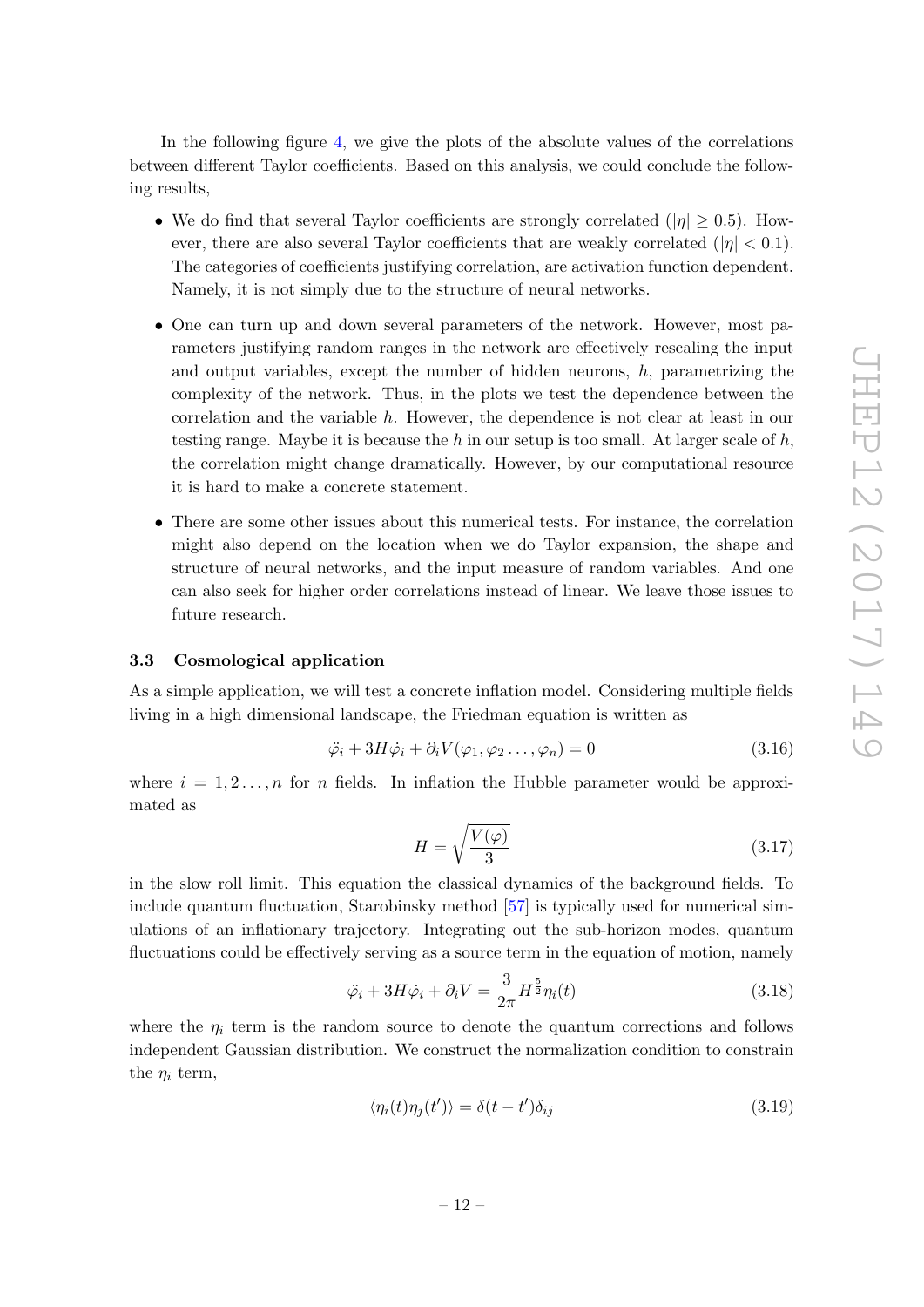

<span id="page-13-0"></span>Figure 4. The absolute value of (linear) correlations between Taylor series coefficients. We consider the sigmoid activation (upper) and the sine activation (lower) respectively. The data is constructed via  $x_0 = y_0 = 1, \ \alpha = 100, \ \beta = 100, \ w = 1/h$  and h changes from 100 to 1000, and we realize the network for 1000 times.

such that during a Hubble time and averaged on a Hubble volume, the quantum fluctuation on each field direction is normalized as  $H/(2\pi)$ . In numerical calculation, the discrete time interval  $\Delta t = t_k - t_{k-1}$  has to be used. While replacing differential equations into difference equations, the Dirac delta function shall be replaced by

$$
\delta(t - t') \to \frac{\delta_{kk'}}{\Delta t} \tag{3.20}
$$

So the difference strategy is

$$
\frac{\varphi_i(k+1) + \varphi_i(k-1) - 2\varphi_i(k)}{2\Delta t^2} + 3\sqrt{\frac{V(\varphi_j(k))}{3}}\frac{\varphi_i(k+1) - \varphi_i(k)}{\Delta t} + \partial_i V(\varphi_j(k)) = \frac{3H^{5/2}}{2\pi}\eta_i
$$
(3.21)

where  $\eta_i(k) \sim N(0, 1/$ √  $\Delta t$ , and Gaussian distributions are independent for different *i*.

In our simple model, we will assume that inflation is mainly only by one field  $\varphi_1$ , and the potential looks like

$$
V = V_0(\varphi_1) + V_{\text{rand}}(\varphi_1, \varphi_2, \dots, \varphi_n)
$$
\n(3.22)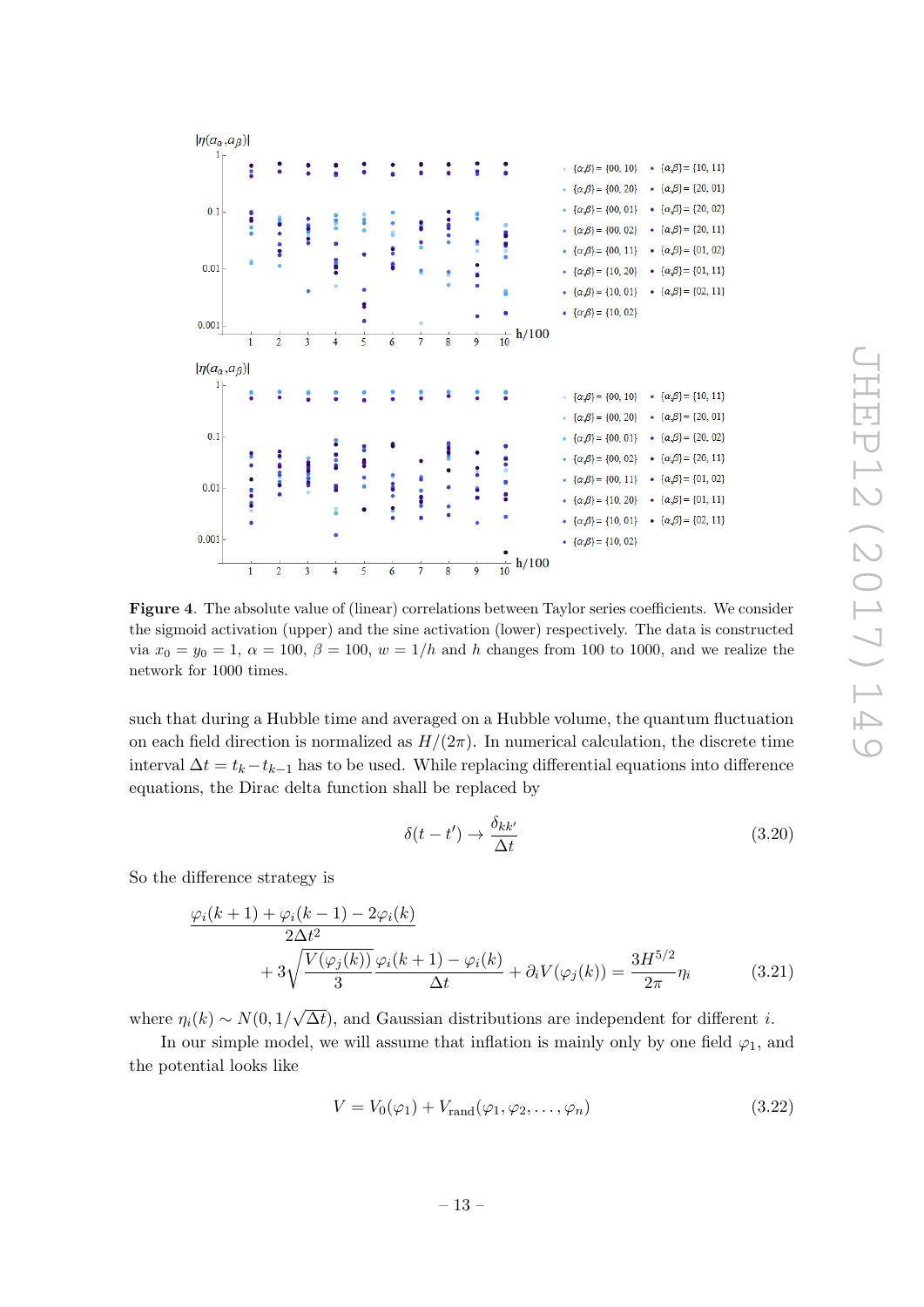

<span id="page-14-0"></span>Figure 5. The evolution of trajectories for dimension 20. In this case we choose the sigmoid activation function and we set  $\alpha = \beta = 50$ ,  $\omega = 1$ ,  $\mathcal{A} = 10^{-14}$  and  $h = 100$ . And also we set  $V_{\text{rand}} = A_h(\varphi_1 - \varphi_{\text{max}}/2, (\varphi_{i\neq 1} - \varphi_{\text{max}}/2) \times 10)$ . We show the trajectories  $\varphi_1(k)$  (left) as a function of time step k for inflaton, and  $\varphi_{\text{another}}(k)$  (left) for another light field.



<span id="page-14-1"></span>Figure 6. The evolution of trajectories for dimension 20. In this case we choose the sine activation function and we set  $\alpha = 6000$ ,  $\beta = 100$ ,  $\omega = 1$ ,  $\mathcal{A} = 10^{-15}$  and  $h = 100$ . And also we set  $V_{\text{rand}} = A_h(\varphi_1, \varphi_{i\neq 1}).$  We show the trajectories  $\varphi_1(k)$  (left) as a function of time step k for inflaton, and  $\varphi_{\text{another}}(k)$  (left) for another light field.

where  $V_0$  would be chosen to be quadratic (large field inflation)

$$
V_0(\varphi_1) = \frac{1}{2}m^2\varphi_1^2
$$
\n(3.23)

The random part  $V_{\text{rand}}$ , is generated by neural networks with some random amplitudes  $\mathcal{A}$ . As a simple example, we choose the parameters as  $n = 20$  (for 20-dimensional field space),  $m = 10^{-6}$  (inflaton mass normalized by Planck mass),  $\varphi_{\text{max}} = 30$  (the initial value and bounded value of fields),  $\Delta t = 10^5$  (discrete time scale). The initial value of fields are:  $\varphi_1 = \varphi_{\text{max}}, \varphi_{i\neq 1} = \varphi_{\text{max}}/2$ . During the evolution of the trajectory, if field one field drops out of the range  $[0, \varphi_{\text{max}}]$ , we think it as the end of inflation and breaks the recursion.

We can see some expected features in figure [5](#page-14-0) and figure [6.](#page-14-1) The behavior of  $\varphi_1$  is roughly linear, namely the characteristic slow-roll inflation with the quadratic potential, which supports that in this model, the quadratic potential dominates the whole process of inflation. We try different forms of activation functions, and the results are different. The sine activation function makes more random potential (as discussed previously), thus the vibration is relatively stronger for light fields other than the inflaton. These simulation could be used for further study for dynamics of inflation and compare to observations.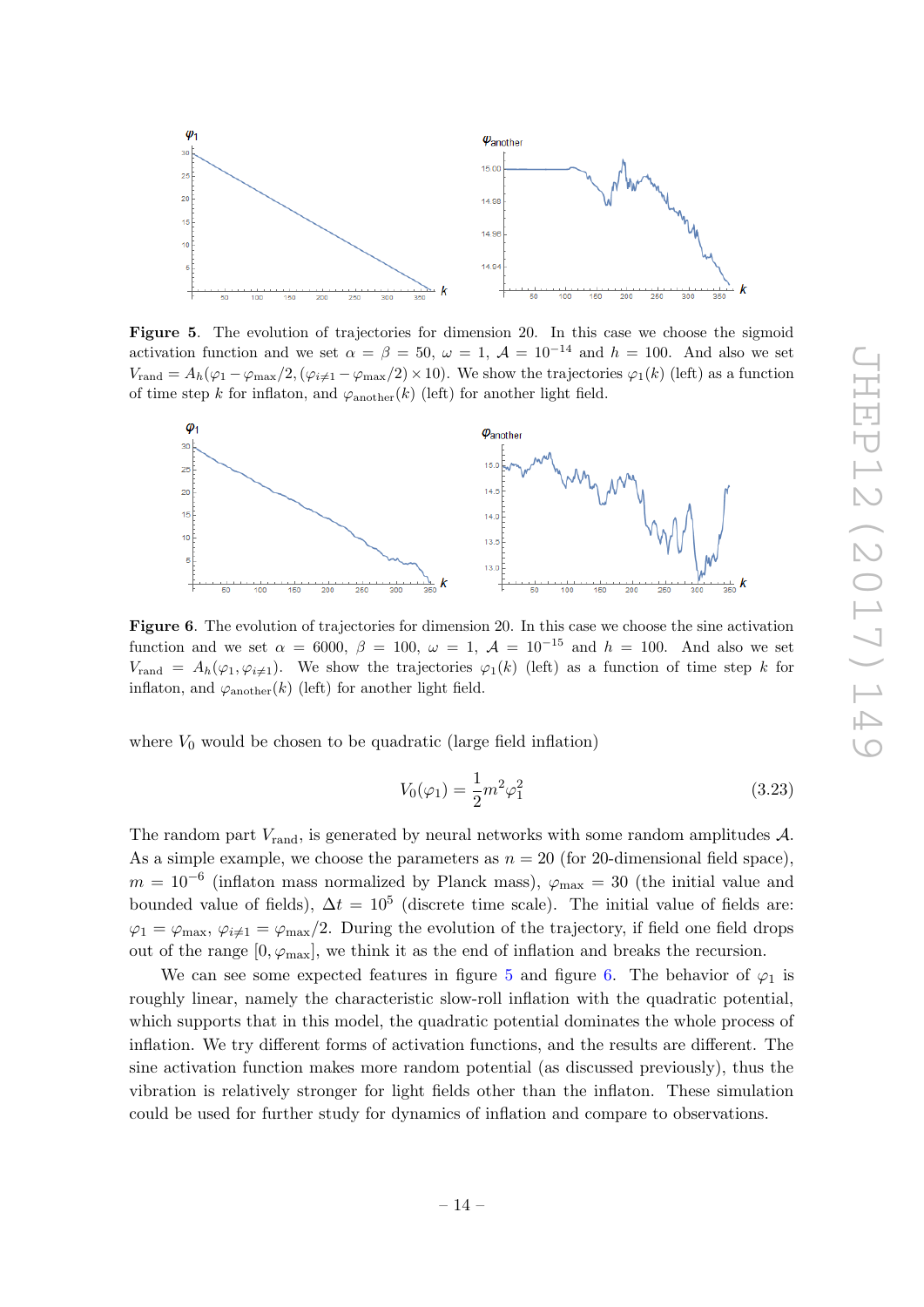## <span id="page-15-0"></span>4 Conclusion and discussion

In this paper we show that artificial neural network is useful to construct a cosmic landscape for computer simulation. After a simple discussion on the computational complexity of random functions, we introduce artificial neural network, the foundation of machine learning and make the training parameter to be random in order to construct random functions. We show that neural network construction of a random landscape is fast up to the construction of hidden layers and number of hidden neurons. Finally, we present an example to use such a random landscape to simulate the dynamics of inflationary trajectories, where the dimension of field space is hard to achieve for ordinary methods.

We are trying to show the possible computational power for neural network technologies in the application of high-dimensional cosmological landscape. Some further researches could be done in the future. Firstly, in this paper we choose a multilayer perceptron with one hidden-layer for simplicity, but in the future, to increase the complexity of random potential one should consider neural networks with more complicated structures, like more hidden layers and recurrent neural networks. Furthermore, more cosmological models and their properties could be addressed and simulated with neural networks when considering landscape potentials. We leave these interesting possibilities to future works.

## Acknowledgments

JL thanks the instructor Zejun Ding for his help and encouragement when some of ideas are presented in a final presentation of a course project of his course Computational Physics A in 2014 fall, when the author was a college student in the University of Science and Technology of China. We thank Sean Carroll, Ashmeet Singh and Yi Wang for their communications, Hao Xu for his valuable supports on computer science and programming, and Jiahui Liu for her discussions and initial collaboration on this project. JL is supported in part by the Walter Burke Institute for Theoretical Physics in California Institute of Technology, by U.S. Department of Energy, Office of Science, Office of High Energy Physics, under Award Number DE-SC0011632.

Open Access. This article is distributed under the terms of the Creative Commons Attribution License [\(CC-BY 4.0\)](https://creativecommons.org/licenses/by/4.0/), which permits any use, distribution and reproduction in any medium, provided the original author(s) and source are credited.

## References

- <span id="page-15-1"></span>[1] A.H. Guth, The inflationary universe: a possible solution to the horizon and flatness problems, [Phys. Rev.](https://doi.org/10.1103/PhysRevD.23.347)  $\bf{D}$  23 (1981) 347 [IN[SPIRE](https://inspirehep.net/search?p=find+J+%22Phys.Rev.,D23,347%22)].
- [2] A.D. Linde, A new inflationary universe scenario: a possible solution of the horizon, flatness, homogeneity, isotropy and primordial monopole problems, Phys. Lett. B 108 (1982) 389.
- <span id="page-15-2"></span>[3] A. Albrecht and P.J. Steinhardt, *Cosmology for grand unified theories with radiatively* induced symmetry breaking, *[Phys. Rev. Lett.](https://doi.org/10.1103/PhysRevLett.48.1220)*  $48$  (1982) 1220 [IN[SPIRE](https://inspirehep.net/search?p=find+J+%22Phys.Rev.Lett.,48,1220%22)].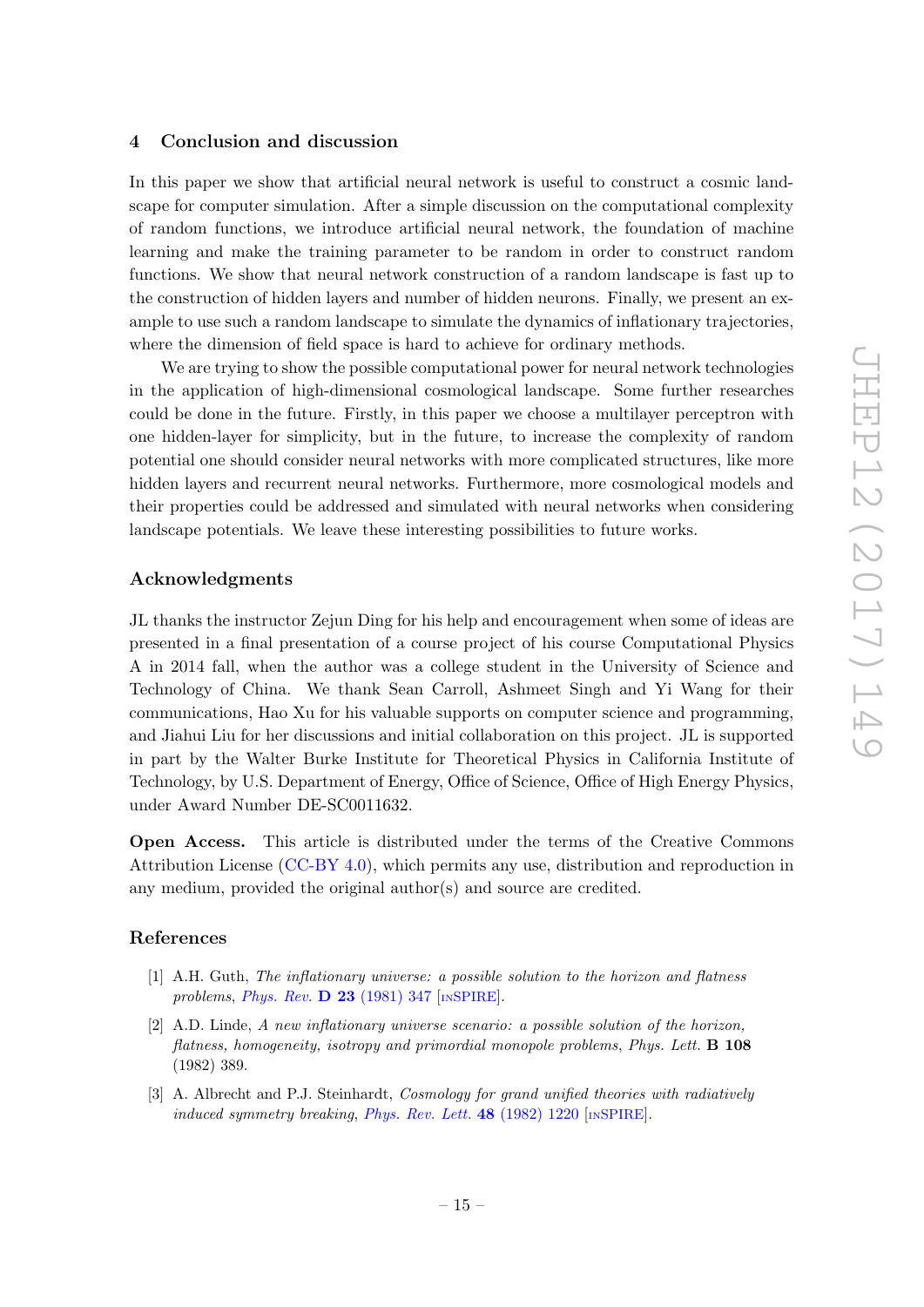- <span id="page-16-0"></span>[4] J. Martin, C. Ringeval and V. Vennin, Encyclopædia inflationaris, [Phys. Dark Univ.](https://doi.org/10.1016/j.dark.2014.01.003) 5-6 [\(2014\) 75](https://doi.org/10.1016/j.dark.2014.01.003) [[arXiv:1303.3787](https://arxiv.org/abs/1303.3787)] [IN[SPIRE](https://inspirehep.net/search?p=find+EPRINT+arXiv:1303.3787)].
- <span id="page-16-6"></span>[5] P. Candelas, G.T. Horowitz, A. Strominger and E. Witten, Vacuum configurations for superstrings, [Nucl. Phys.](https://doi.org/10.1016/0550-3213(85)90602-9)  $\bf{B}$  258 (1985) 46 [IN[SPIRE](https://inspirehep.net/search?p=find+J+%22Nucl.Phys.,B258,46%22)].
- [6] S. Kachru, R. Kallosh, A.D. Linde and S.P. Trivedi, De Sitter vacua in string theory, [Phys.](https://doi.org/10.1103/PhysRevD.68.046005) Rev. D 68 [\(2003\) 046005](https://doi.org/10.1103/PhysRevD.68.046005) [[hep-th/0301240](https://arxiv.org/abs/hep-th/0301240)] [IN[SPIRE](https://inspirehep.net/search?p=find+EPRINT+hep-th/0301240)].
- [7] L. Susskind, The Anthropic landscape of string theory, in Universe or multiverse?, B. Carr ed., Cambridge University Press, Cambridge U.K. (2009), [hep-th/0302219](https://arxiv.org/abs/hep-th/0302219) [IN[SPIRE](https://inspirehep.net/search?p=find+EPRINT+hep-th/0302219)].
- [8] M.R. Douglas, Statistics of string vacua, [hep-ph/0401004](https://arxiv.org/abs/hep-ph/0401004) [IN[SPIRE](https://inspirehep.net/search?p=find+EPRINT+hep-ph/0401004)].
- [9] M.R. Douglas, Basic results in vacuum statistics, [Compt. Rend. Phys.](https://doi.org/10.1016/j.crhy.2004.09.008) 5 (2004) 965 [[hep-th/0409207](https://arxiv.org/abs/hep-th/0409207)] [IN[SPIRE](https://inspirehep.net/search?p=find+EPRINT+hep-th/0409207)].
- [10] C. Vafa, The String landscape and the swampland, [hep-th/0509212](https://arxiv.org/abs/hep-th/0509212) [IN[SPIRE](https://inspirehep.net/search?p=find+EPRINT+hep-th/0509212)].
- [11] N. Arkani-Hamed, L. Motl, A. Nicolis and C. Vafa, The string landscape, black holes and gravity as the weakest force, JHEP  $06$  [\(2007\) 060](https://doi.org/10.1088/1126-6708/2007/06/060) [[hep-th/0601001](https://arxiv.org/abs/hep-th/0601001)] [IN[SPIRE](https://inspirehep.net/search?p=find+EPRINT+hep-th/0601001)].
- <span id="page-16-7"></span>[12] M.R. Douglas, Understanding the landscape, [hep-th/0602266](https://arxiv.org/abs/hep-th/0602266) [IN[SPIRE](https://inspirehep.net/search?p=find+EPRINT+hep-th/0602266)].
- <span id="page-16-1"></span>[13] A. Berera, Thermal properties of an inflationary universe, Phys. Rev. D 54 [\(1996\) 2519](https://doi.org/10.1103/PhysRevD.54.2519) [[hep-th/9601134](https://arxiv.org/abs/hep-th/9601134)] [IN[SPIRE](https://inspirehep.net/search?p=find+EPRINT+hep-th/9601134)].
- [14] Q.-G. Huang and S.H.H. Tye, *The cosmological constant problem and inflation in the string* landscape, [Int. J. Mod. Phys.](https://doi.org/10.1142/S0217751X0904316X) A 24 (2009) 1925 [[arXiv:0803.0663](https://arxiv.org/abs/0803.0663)] [IN[SPIRE](https://inspirehep.net/search?p=find+EPRINT+arXiv:0803.0663)].
- [15] S.H.H. Tye and J. Xu, A meandering inflaton, [Phys. Lett.](https://doi.org/10.1016/j.physletb.2009.12.045) B 683 (2010) 326 [[arXiv:0910.0849](https://arxiv.org/abs/0910.0849)] [IN[SPIRE](https://inspirehep.net/search?p=find+EPRINT+arXiv:0910.0849)].
- [16] D. Battefeld, T. Battefeld, C. Byrnes and D. Langlois, Beauty is distractive: particle production during multifield inflation,  $JCAP$  08 [\(2011\) 025](https://doi.org/10.1088/1475-7516/2011/08/025) [[arXiv:1106.1891](https://arxiv.org/abs/1106.1891)] [IN[SPIRE](https://inspirehep.net/search?p=find+EPRINT+arXiv:1106.1891)].
- [17] M. Dias, J. Frazer and A.R. Liddle, *Multifield consequences for D-brane inflation*, *[JCAP](https://doi.org/10.1088/1475-7516/2012/06/020)* 06 [\(2012\) 020](https://doi.org/10.1088/1475-7516/2012/06/020) [Erratum ibid. 03 (2013) E01] [[arXiv:1203.3792](https://arxiv.org/abs/1203.3792)] [IN[SPIRE](https://inspirehep.net/search?p=find+EPRINT+arXiv:1203.3792)].
- <span id="page-16-2"></span>[18] D. Green, *Disorder in the early universe, JCAP* 03 [\(2015\) 020](https://doi.org/10.1088/1475-7516/2015/03/020) [[arXiv:1409.6698](https://arxiv.org/abs/1409.6698)] [IN[SPIRE](https://inspirehep.net/search?p=find+EPRINT+arXiv:1409.6698)].
- <span id="page-16-3"></span>[19] J.M. Bardeen, J.R. Bond, N. Kaiser and A.S. Szalay, The statistics of peaks of gaussian random fields, [Astrophys. J.](https://doi.org/10.1086/164143) **304** (1986) 15 [IN[SPIRE](https://inspirehep.net/search?p=find+J+%22Astrophys.J.,304,15%22)].
- <span id="page-16-4"></span>[20] R. Easther, A.H. Guth and A. Masoumi, Counting vacua in random landscapes, [arXiv:1612.05224](https://arxiv.org/abs/1612.05224) [IN[SPIRE](https://inspirehep.net/search?p=find+EPRINT+arXiv:1612.05224)].
- <span id="page-16-5"></span>[21] J. Liu, Y. Wang and S. Zhou, Nonuniqueness of classical inflationary trajectories on a high-dimensional landscape, Phys. Rev.  $\bf{D}$  91 [\(2015\) 103525](https://doi.org/10.1103/PhysRevD.91.103525) [[arXiv:1501.06785](https://arxiv.org/abs/1501.06785)] [IN[SPIRE](https://inspirehep.net/search?p=find+EPRINT+arXiv:1501.06785)].
- <span id="page-16-8"></span>[22] A. Aazami and R. Easther, Cosmology from random multifield potentials, JCAP 03 [\(2006\)](https://doi.org/10.1088/1475-7516/2006/03/013) [013](https://doi.org/10.1088/1475-7516/2006/03/013) [[hep-th/0512050](https://arxiv.org/abs/hep-th/0512050)] [IN[SPIRE](https://inspirehep.net/search?p=find+EPRINT+hep-th/0512050)].
- <span id="page-16-9"></span>[23] M.C.D. Marsh, L. McAllister, E. Pajer and T. Wrase, Charting an inflationary landscape with random matrix theory,  $JCAP$  11 [\(2013\) 040](https://doi.org/10.1088/1475-7516/2013/11/040)  $[$ [arXiv:1307.3559](https://arxiv.org/abs/1307.3559) $]$  [IN[SPIRE](https://inspirehep.net/search?p=find+EPRINT+arXiv:1307.3559)].
- <span id="page-16-10"></span>[24] T. Battefeld and C. Modi, *Local random potentials of high differentiability to model the Landscape, JCAP* 03 [\(2015\) 010](https://doi.org/10.1088/1475-7516/2015/03/010)  $\text{arXiv:1409.5135}$  $\text{arXiv:1409.5135}$  $\text{arXiv:1409.5135}$  [IN[SPIRE](https://inspirehep.net/search?p=find+EPRINT+arXiv:1409.5135)].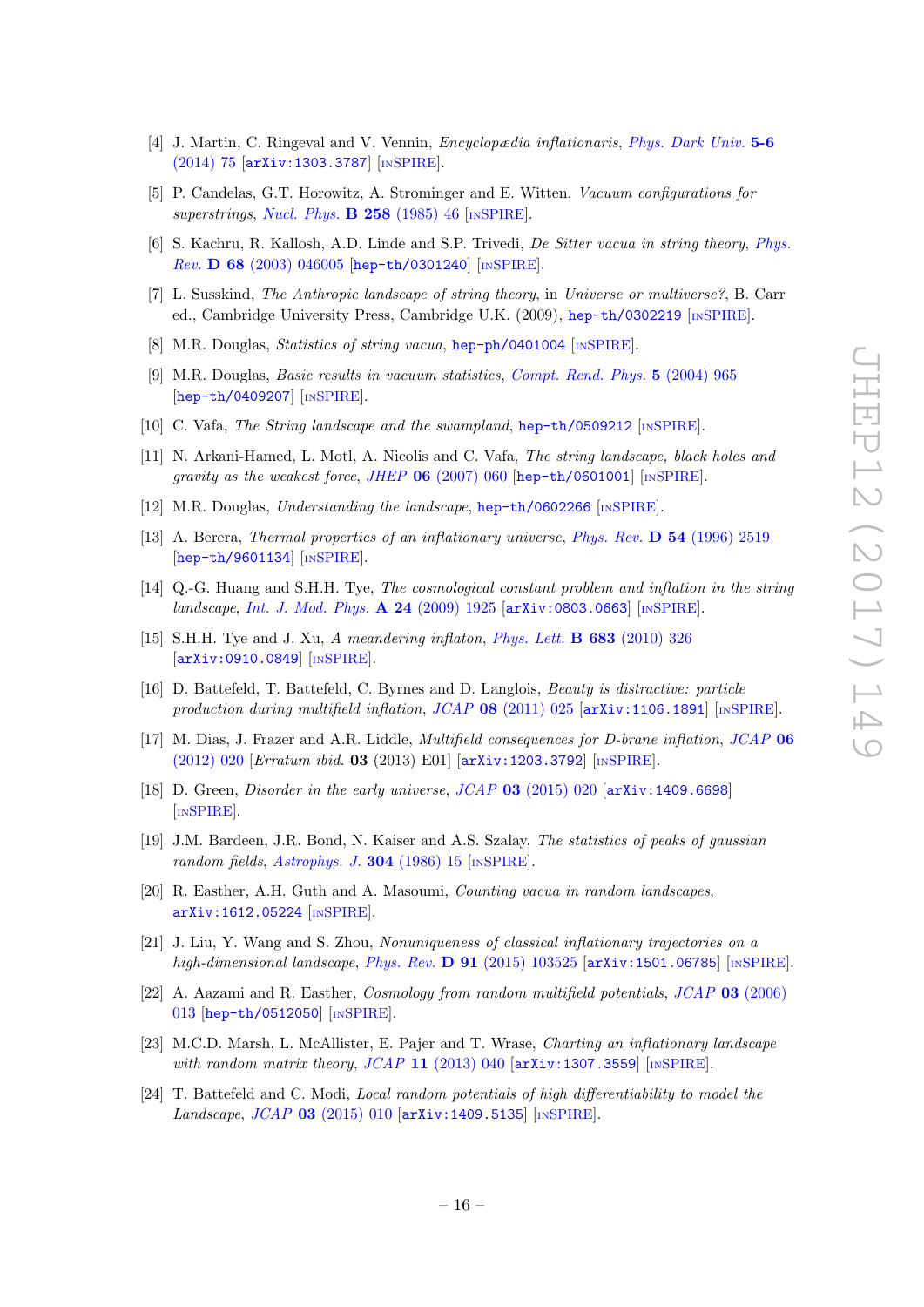- <span id="page-17-0"></span>[25] T.C. Bachlechner, On gaussian random supergravity, JHEP 04 [\(2014\) 054](https://doi.org/10.1007/JHEP04(2014)054) [[arXiv:1401.6187](https://arxiv.org/abs/1401.6187)] [IN[SPIRE](https://inspirehep.net/search?p=find+EPRINT+arXiv:1401.6187)].
- <span id="page-17-1"></span>[26] M. Tegmark, What does inflation really predict?, JCAP 04 [\(2005\) 001](https://doi.org/10.1088/1475-7516/2005/04/001) [[astro-ph/0410281](https://arxiv.org/abs/astro-ph/0410281)] [IN[SPIRE](https://inspirehep.net/search?p=find+EPRINT+astro-ph/0410281)].
- <span id="page-17-2"></span>[27] J. Frazer and A.R. Liddle, Multi-field inflation with random potentials: field dimension, feature scale and non-Gaussianity,  $JCAP$  02 [\(2012\) 039](https://doi.org/10.1088/1475-7516/2012/02/039) [[arXiv:1111.6646](https://arxiv.org/abs/1111.6646)] [IN[SPIRE](https://inspirehep.net/search?p=find+EPRINT+arXiv:1111.6646)].
- <span id="page-17-3"></span>[28] F. Duplessis, Y. Wang and R. Brandenberger, Multi-stream inflation in a landscape, [JCAP](https://doi.org/10.1088/1475-7516/2012/04/012) 04 [\(2012\) 012](https://doi.org/10.1088/1475-7516/2012/04/012) [[arXiv:1201.0029](https://arxiv.org/abs/1201.0029)] [IN[SPIRE](https://inspirehep.net/search?p=find+EPRINT+arXiv:1201.0029)].
- <span id="page-17-4"></span>[29] S. Russell and P. Norvig, Artificial Intelligence: a modern approach, Pearson, U.S.A. (2009).
- [30] S. Haykin, Neural networks, a comprehensive foundation, Prentice Hall, U.S.A. (1999).
- <span id="page-17-10"></span>[31] M. Hassoun, Fundamentals of artificial neural networks, Bradford Books, U.S.A. (2003).
- <span id="page-17-5"></span>[32] W. McCulloch and W. Pitts, A logical calculus of the ideas immanent in nervous activity, Bull. Math. Biol. 5 (1943) 115.
- <span id="page-17-6"></span>[33] G. Cybenko, Approximation by superpositions of a sigmoidal function, Math. Control. Sign. Syst. 2 (1989) 303.
- <span id="page-17-7"></span>[34] K. Hornik, Approximation capabilities of multilayer feedforward networks, [Neural Network](https://doi.org/10.1016/0893-6080(91)90009-T) 4 [\(1991\) 251.](https://doi.org/10.1016/0893-6080(91)90009-T)
- <span id="page-17-8"></span>[35] D. Harlow and P. Hayden, Quantum computation vs. firewalls, JHEP 06 [\(2013\) 085](https://doi.org/10.1007/JHEP06(2013)085) [[arXiv:1301.4504](https://arxiv.org/abs/1301.4504)] [IN[SPIRE](https://inspirehep.net/search?p=find+EPRINT+arXiv:1301.4504)].
- [36] F. Denef and M.R. Douglas, Computational complexity of the landscape. I, [Annals Phys.](https://doi.org/10.1016/j.aop.2006.07.013) 322 [\(2007\) 1096](https://doi.org/10.1016/j.aop.2006.07.013) [[hep-th/0602072](https://arxiv.org/abs/hep-th/0602072)] [IN[SPIRE](https://inspirehep.net/search?p=find+EPRINT+hep-th/0602072)].
- [37] F. Denef, M.R. Douglas, B. Greene and C. Zukowski, Computational complexity of the landscape. II. Cosmological considerations,  $arXiv:1706.06430$  [IN[SPIRE](https://inspirehep.net/search?p=find+EPRINT+arXiv:1706.06430)].
- <span id="page-17-9"></span>[38] N. Bao, R. Bousso, S. Jordan and B. Lackey, Fast optimization algorithms and the cosmological constant, Phys. Rev. D  $96$  [\(2017\) 103512](https://doi.org/10.1103/PhysRevD.96.103512) [[arXiv:1706.08503](https://arxiv.org/abs/1706.08503)] [IN[SPIRE](https://inspirehep.net/search?p=find+EPRINT+arXiv:1706.08503)].
- <span id="page-17-11"></span>[39] J. Carrasquilla and R. Melko, Machine learning phases of matter, [Nature Phys.](http://dx.doi.org/10.1038/nphys4035) 13 (2017) [431](http://dx.doi.org/10.1038/nphys4035) [[arXiv:1605.01735](https://arxiv.org/abs/1605.01735)].
- <span id="page-17-12"></span>[40] ATLAS collaboration, A neural network clustering algorithm for the ATLAS silicon pixel detector, 2014 JINST 9 [P09009](https://doi.org/10.1088/1748-0221/9/09/P09009) [[arXiv:1406.7690](https://arxiv.org/abs/1406.7690)] [IN[SPIRE](https://inspirehep.net/search?p=find+EPRINT+arXiv:1406.7690)].
- <span id="page-17-13"></span>[41] L. Sagun et al., Explorations on high dimensional landscapes, [arXiv:1412.6615](https://arxiv.org/abs/1412.6615).
- [42] P. Chaudhari and S. Stefano, On the energy landscape of deep networks,  $arXiv:1511.06485$ .
- <span id="page-17-14"></span>[43] A.J. Ballard et al., *Perspective: energy landscapes for machine learning, [Phys. Chem.](https://doi.org/10.1039/C7CP01108C)* [Chem. Phys.](https://doi.org/10.1039/C7CP01108C) 19 (2017) 2585 [[arXiv:1703.07915](https://arxiv.org/abs/1703.07915)] [IN[SPIRE](https://inspirehep.net/search?p=find+EPRINT+arXiv:1703.07915)].
- <span id="page-17-15"></span>[44] T. Cohen, M. Freytsis and B. Ostdiek, *(Machine) learning to do more with less*, [arXiv:1706.09451](https://arxiv.org/abs/1706.09451) [IN[SPIRE](https://inspirehep.net/search?p=find+EPRINT+arXiv:1706.09451)].
- <span id="page-17-16"></span>[45] Y. Huang and J. Moore, Neural network representation of tensor network and chiral states, [arXiv:1701.06246](https://arxiv.org/abs/1701.06246).
- <span id="page-17-17"></span>[46] C.P. Novaes, A. Bernui, I.S. Ferreira and C.A. Wuensche, A neural-network based estimator to search for primordial non-Gaussianity in Planck CMB maps, JCAP 09 [\(2015\) 064](https://doi.org/10.1088/1475-7516/2015/09/064) [[arXiv:1409.3876](https://arxiv.org/abs/1409.3876)] [IN[SPIRE](https://inspirehep.net/search?p=find+EPRINT+arXiv:1409.3876)].